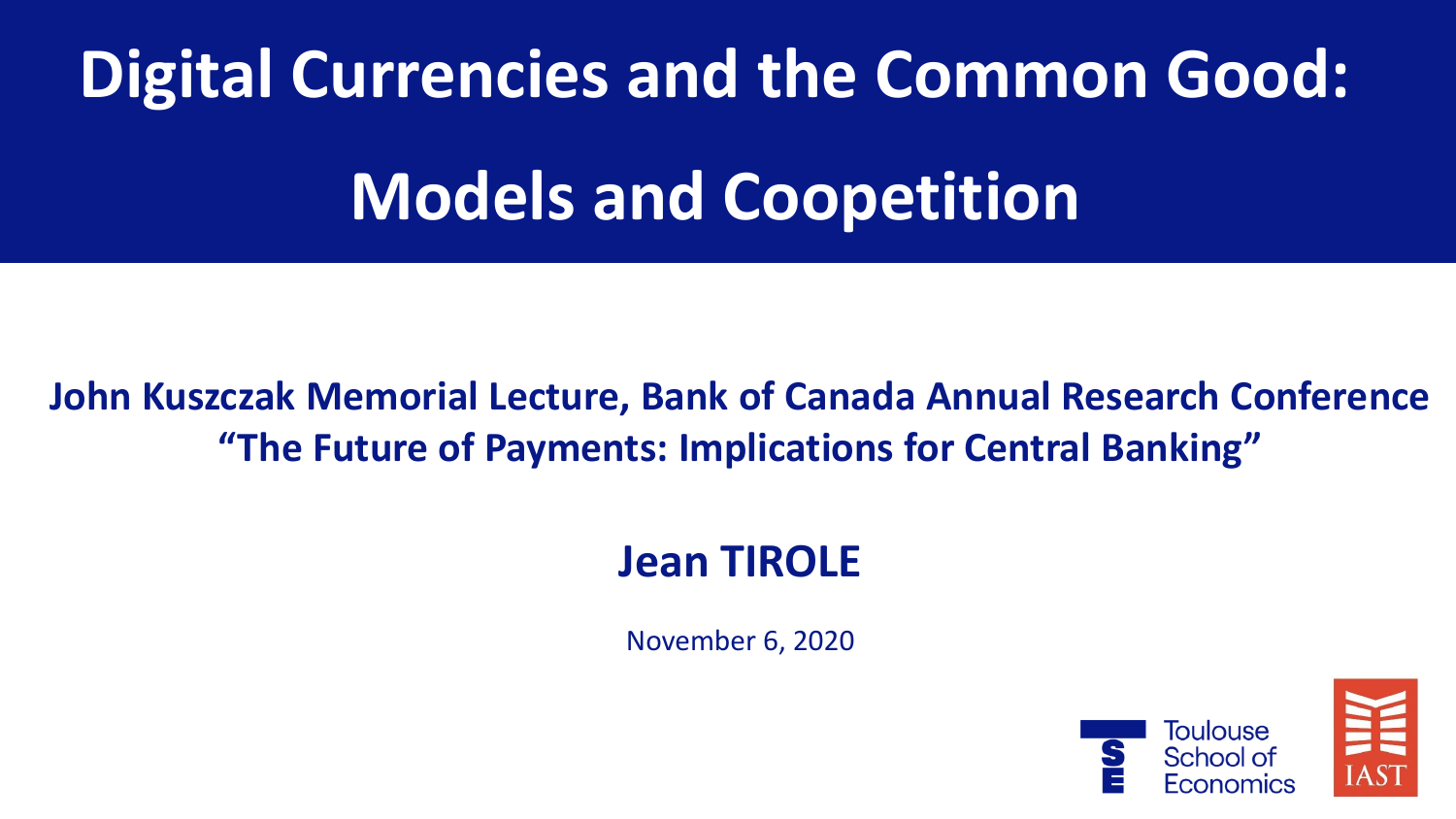

## Share a few thoughts about

- I. Broad technological evolution (Fintech)
- II. Private money and cryptocurrencies
- III. Central bank digital currencies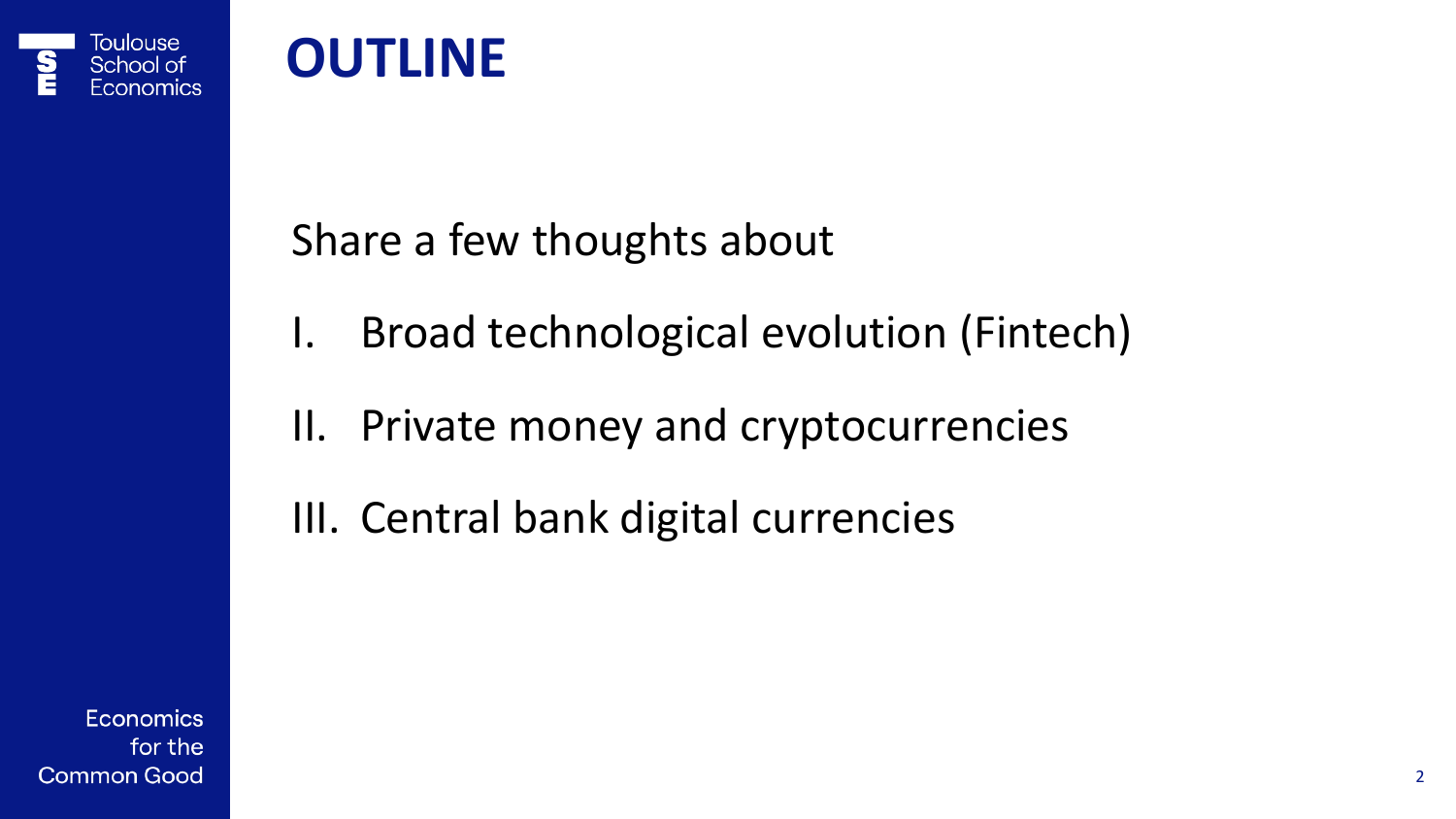

# **I. TECHNOLOGICAL EVOLUTION**

Using a wide brush:

Fintech = "integration of technology into financial service offerings"

- *Borrowers:* can access new sources of funds (lending-based and equity-based crowdfunding)
- *Consumers*: can access new vehicles for savings and insurance
- Alternative payment systems, fraud detection mechanisms, chatbots…

#### Standard (though disruptive) technological change or paradigm shift?

#### My view:

- Standard technological change
- Economic fundamentals apply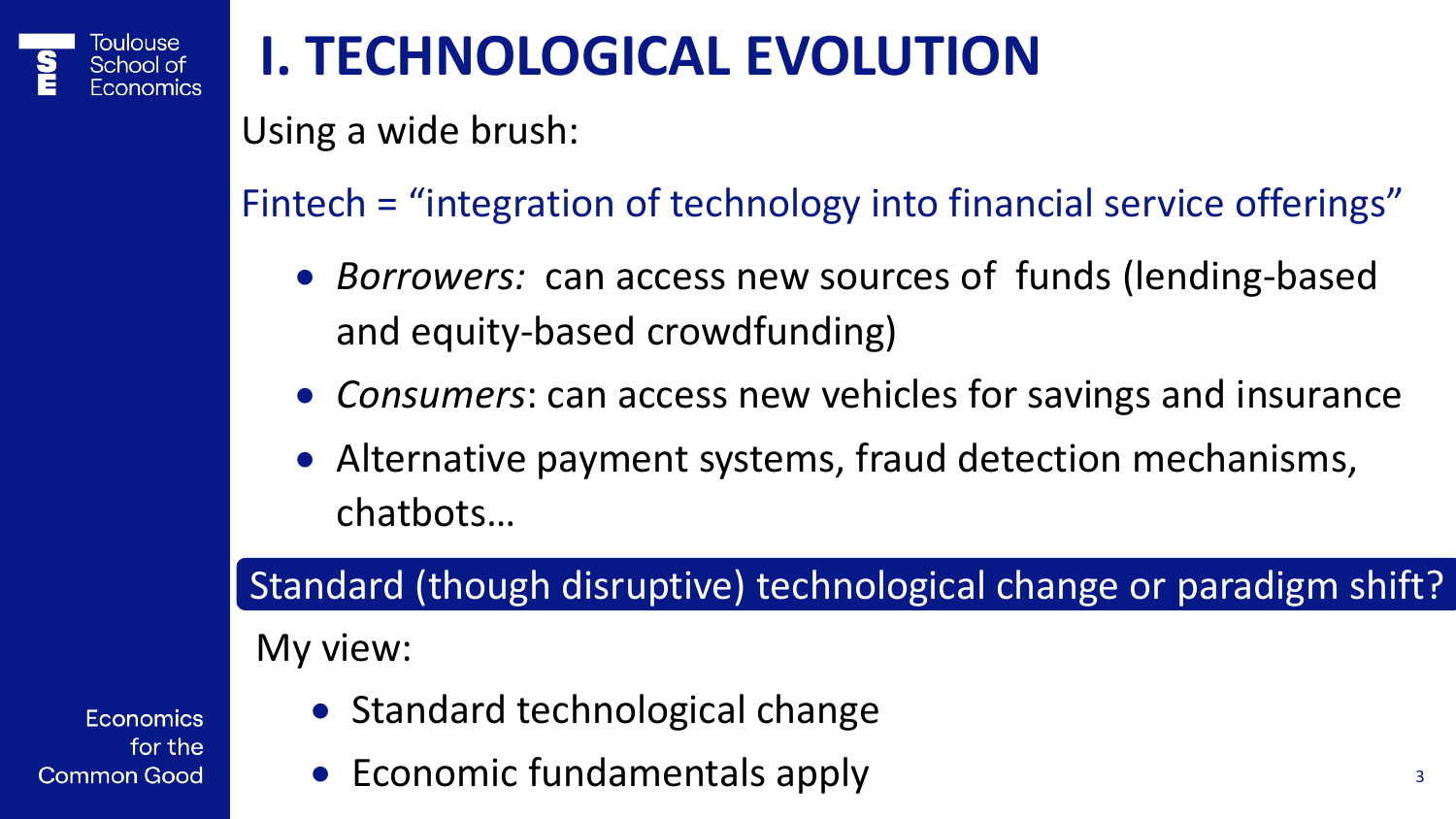

#### **(1)** *Any* **new technology comes with**

- *Social benefits*
	- o cost reduction/service improvement [mortgage issuance, DL technology]
	- o entry of new players disrupting incumbents' position [new approaches. E.g. building on big data and/or new information about the customer: Ant Financial in lending, monitoring programs in auto-insurance]
	- o possible elimination of intermediaries [broker-dealers, realestate agents, credit-card networks]
- *Social costs*: Often linked to a bypass of existing regulations o risk selection in health insurance
	- o crowdlending platforms with insufficient equity
- *Job creation and destruction*.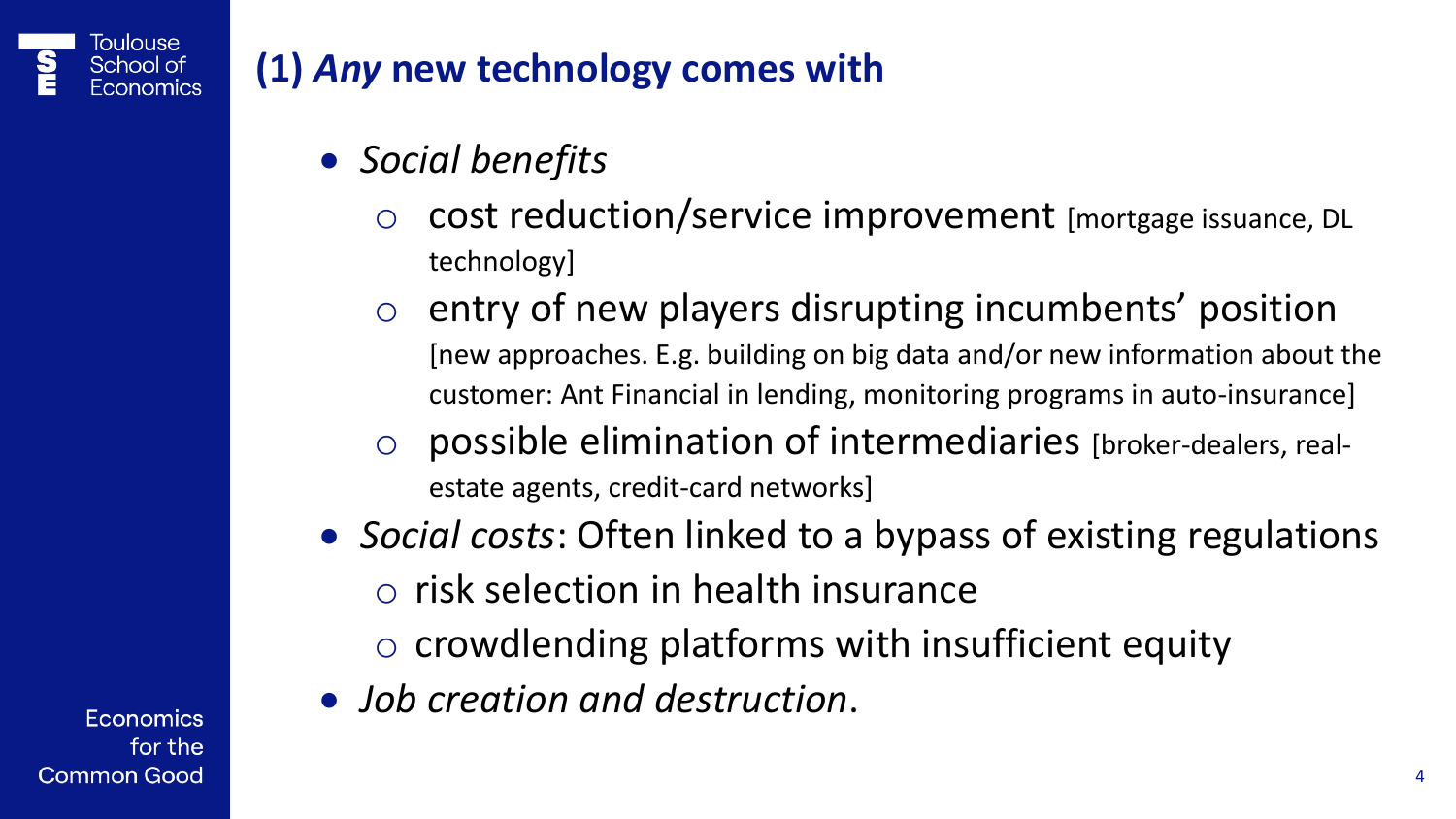

## **(2) Investor trust**

Asymmetric information is the essence of financial frictions and intermediation. Fintech can affect it, but fundamentals remain. Institutions deal with asymmetric information [prior to, or after funding]

- 1. Screening
- 2. Contracts (covenants, governance)
- 3. Exit: passive investors
- 4. Voice in governance: active investors

 $\Rightarrow$  limits to disintermediation



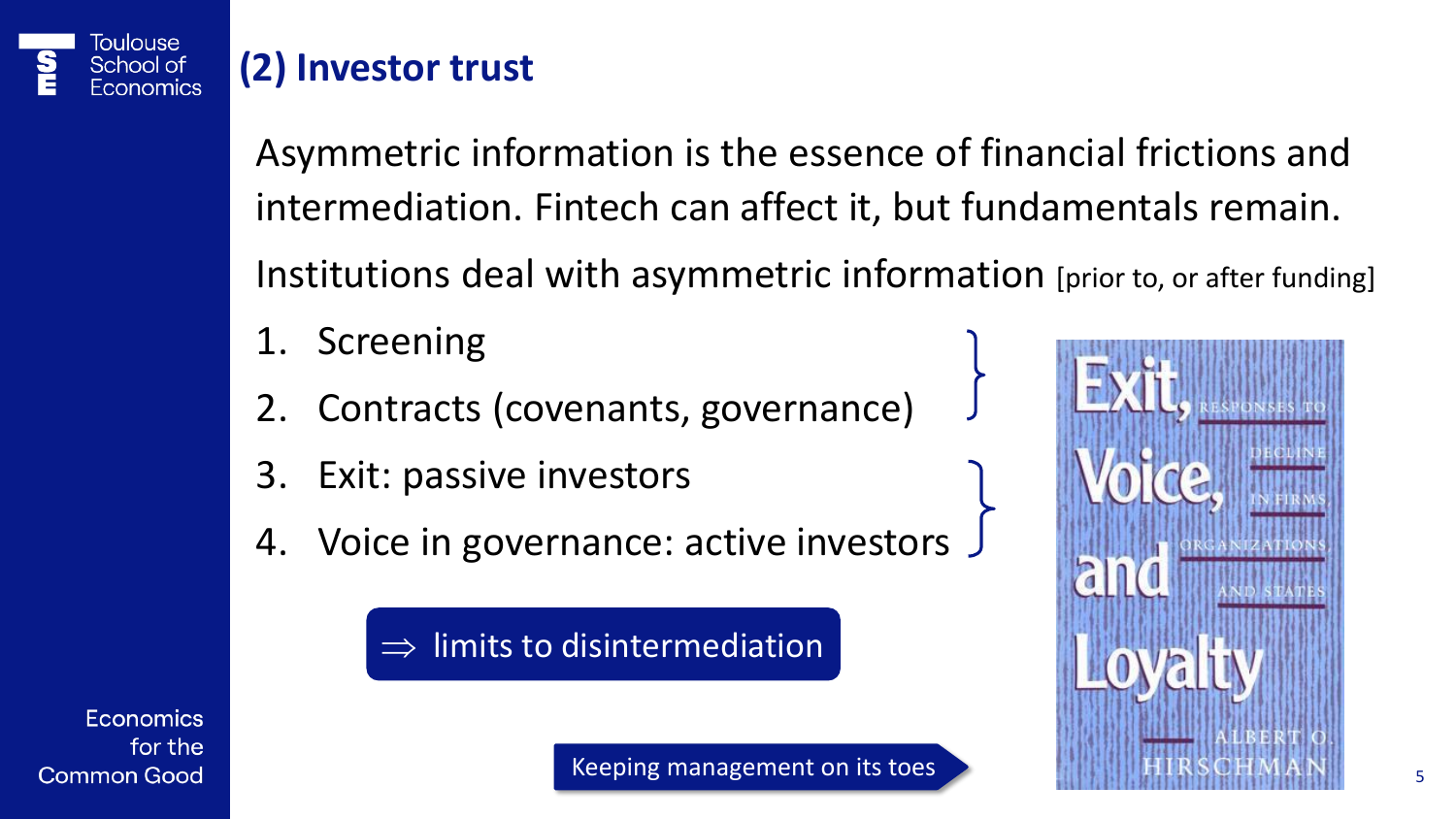

#### **Active investors monitor; so do regulators:**

*Securities and markets authorities*

• At *issuing stage*: investor protection against misrepresentation and conflicts of interests. In *secondary markets*: Prevention of frontrunning, fraud, insider trading…

*Prudential regulators*

• Financial institutions: surveillance of borrower liquidity & solvency

We cannot presume that informational asymmetries and intermediaries will disappear with new technologies!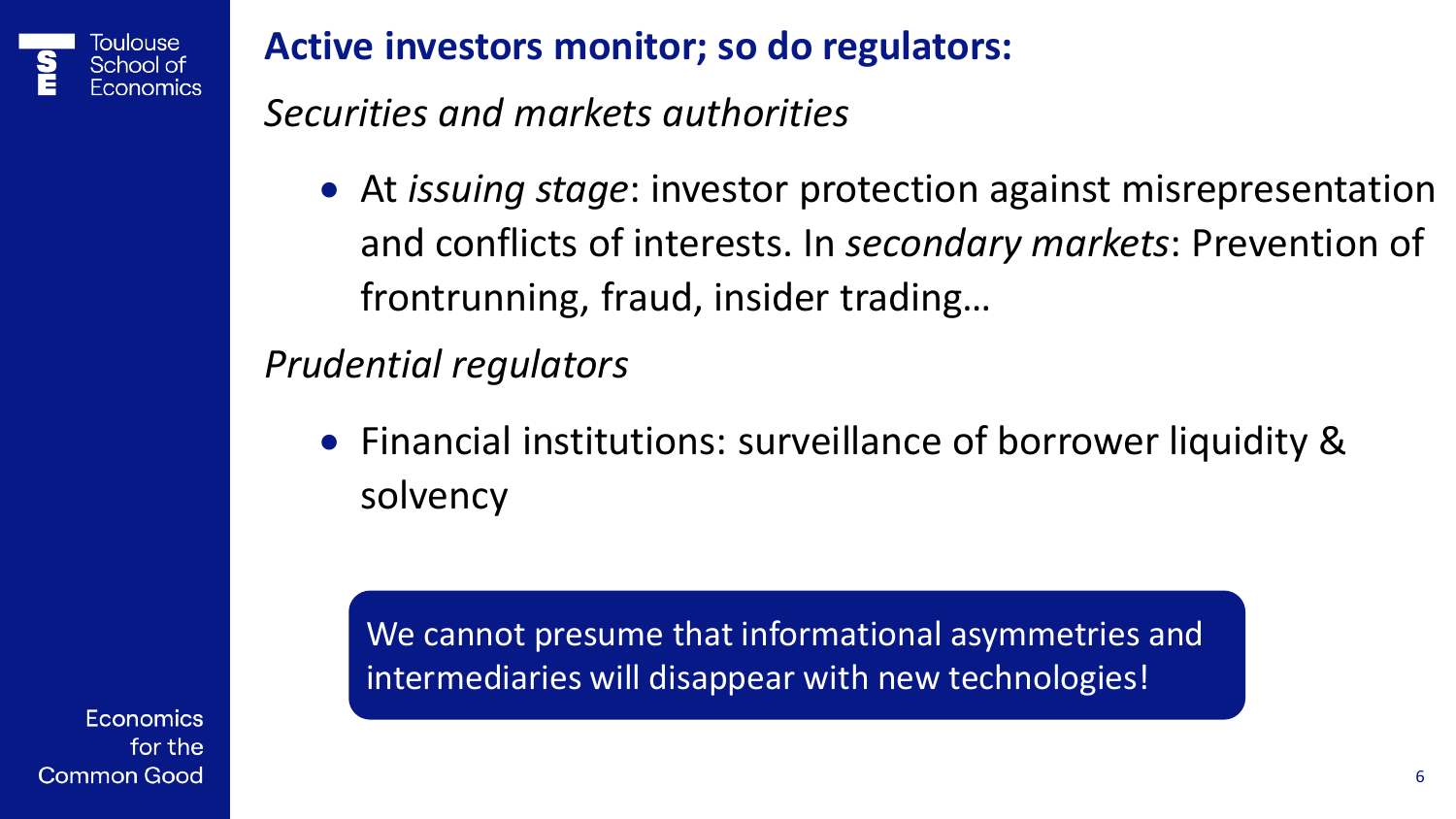# **II. PRIVATE MONEY AND CRYPTOCURRENCIES**

#### *Contours of digital payments still in the making*. Many variants

- Thousands of crypto-currencies
- Private money (Libra/Novi; more generally big Tech companies: "Techpay")
- Central Bank digital currencies (again many variants)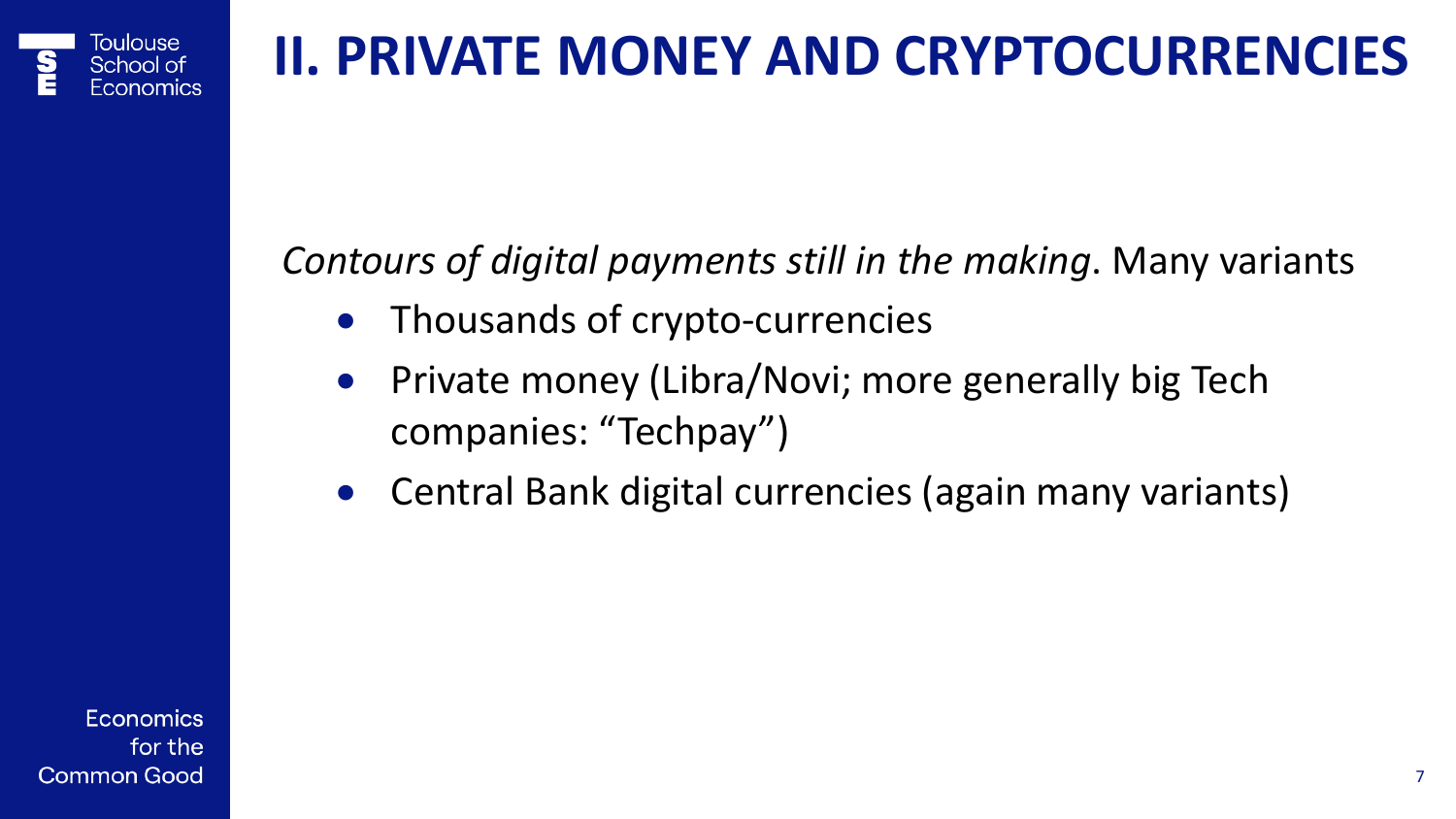### What's in it for the players? (1)

#### *Demand side (users)*

- Low transaction costs: low fees & low collateral for crossborder payments; or microcontributions & micropayments
- Escape from dysfunctional monetary system [Venezuela…]
- Less palatable aims [money laundering, crime, tax evasion; vague libertarian ethos]

#### *Supply side (entrepreneurs)*

- Direct profit: seignorage (new coins), merchant fees...
- Ancillary benefits (private sponsors): consumer lock-in, data collection…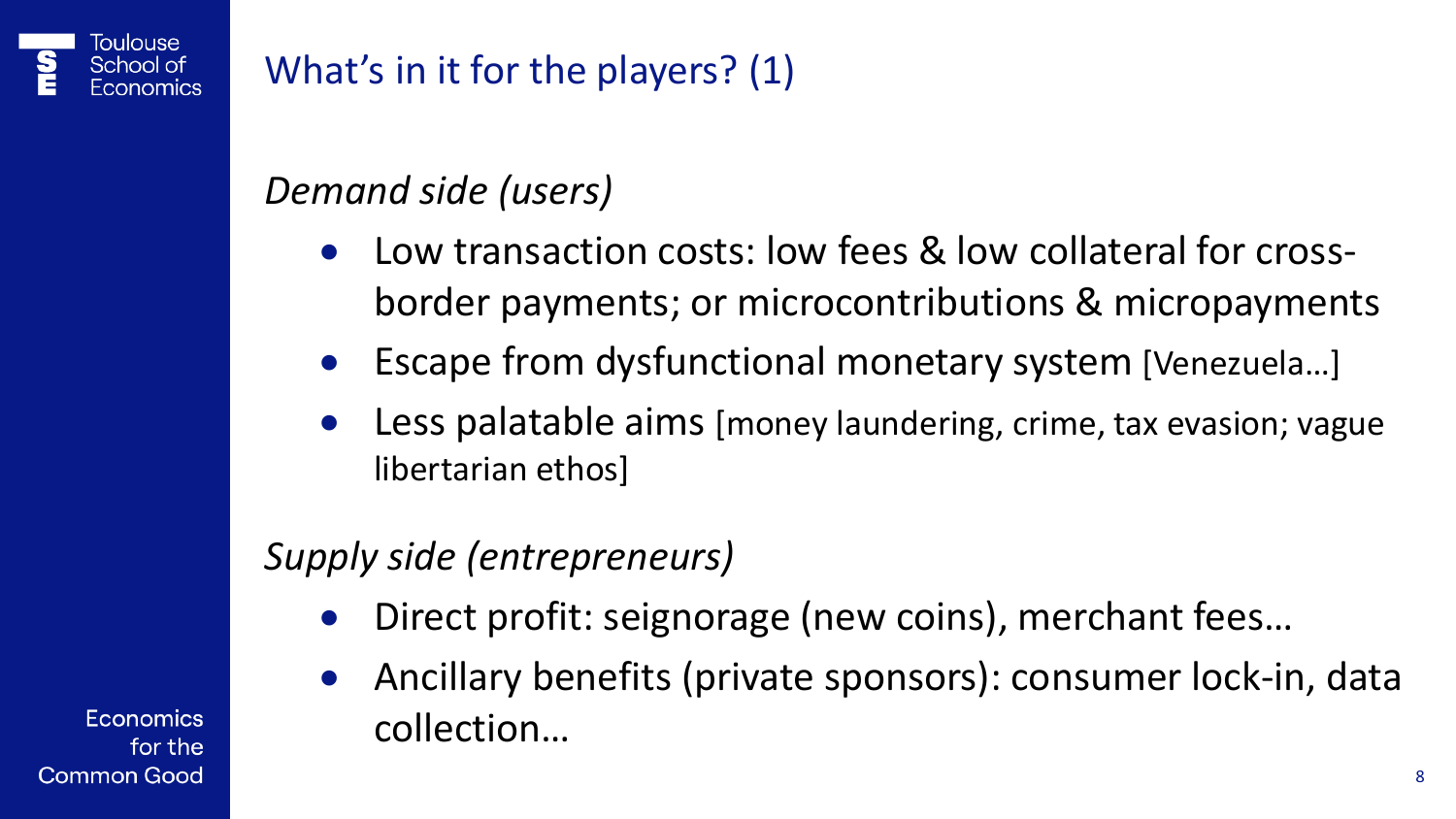### What's in it for the players? (2)

#### *Private sector innovation*

- Cost efficiency, better consumer experience
- Europe slow at creating an integrated public payment system [SEPA for back-end, but front-end schemes for citizens?], world even slower
- Coeuré: "Libra has been a "wake up call" for central banks"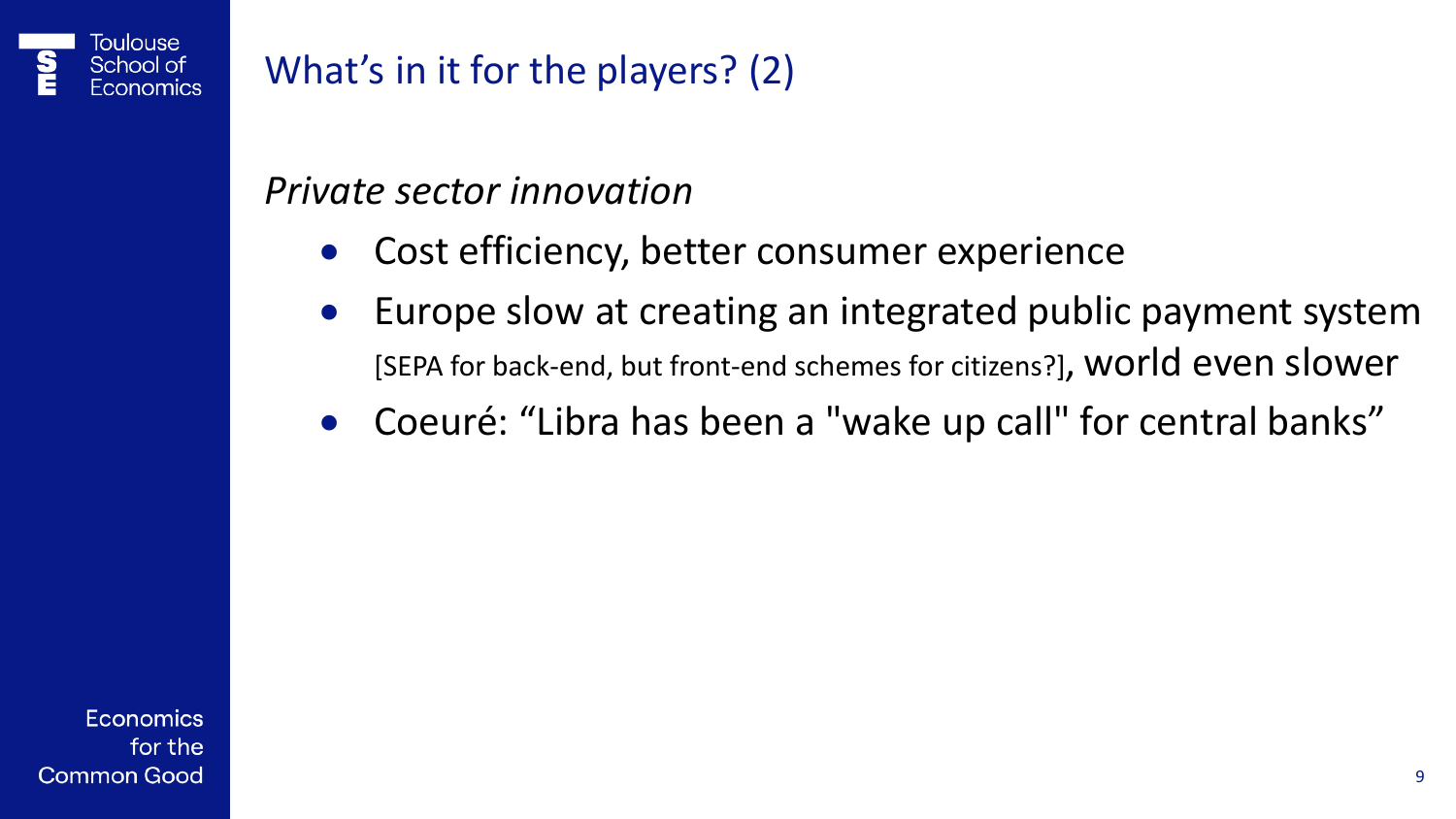

### The ongoing/upcoming currency war (1)



#### What for? To create a

- store of value [need not be safe, except if wants to enjoy safe-asset premium]
- medium of exchange, unit of account

#### Competition in the payment space

• trust [stability of monetary base, swap lines/LOLR]

**Economics** for the **Common Good**  important network effects [currency for transacting, credit and invoicing]

Don't want fragmentation [lose network benefits; not optimal currency area]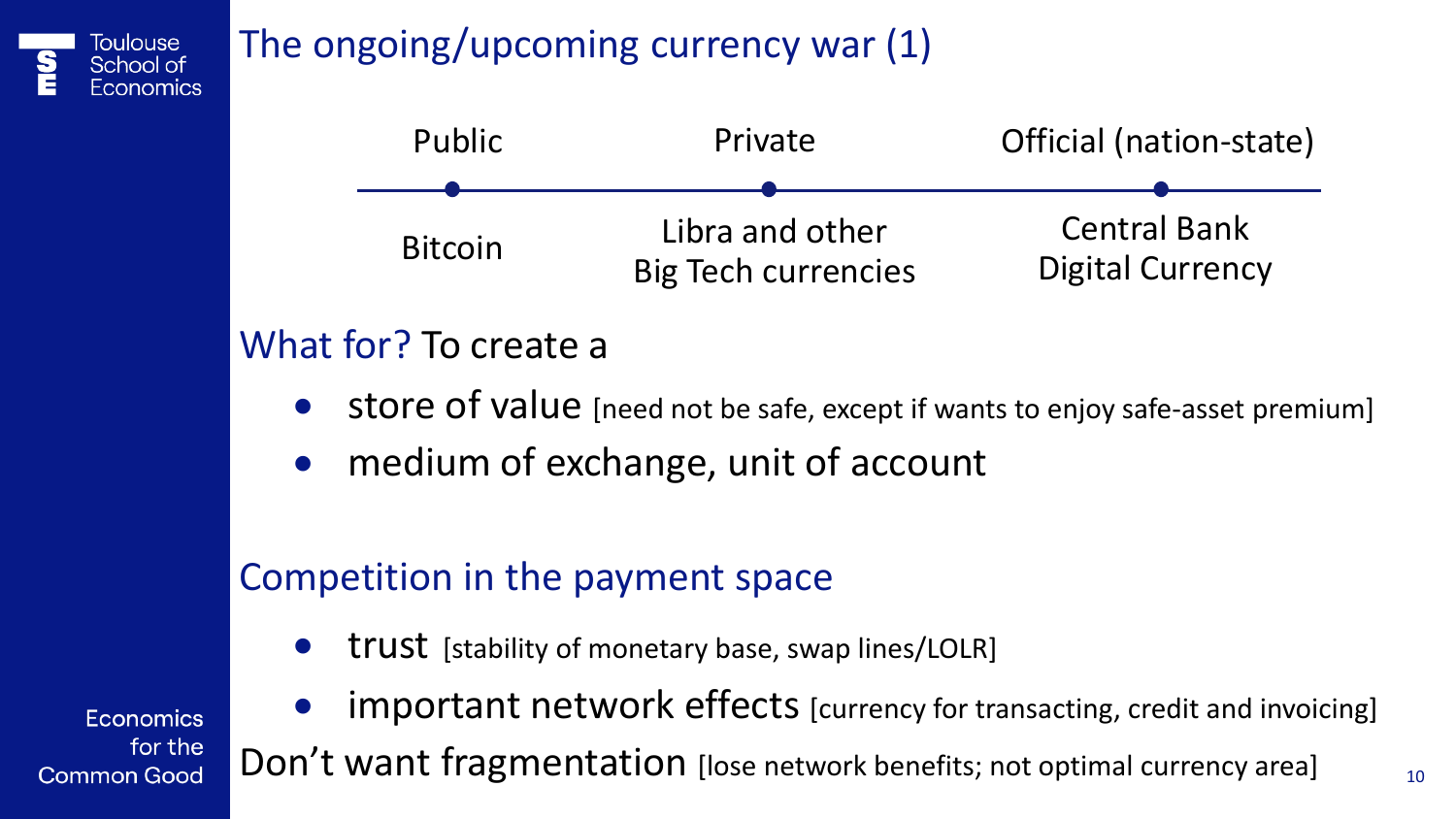

The ongoing/upcoming currency war (2)

#### Bubbles

Asset price = fundamental (dividends, coupons, rent…) + bubble

### Pure bubble = no fundamental (no intrinsic value )

- fiat currency (small fundamental: legal tender/ taxes)
- gold (small fundamental: industrial usage)
- real estate (large fundamental, but often bubble)
- stocks (large fundamental, but often bubble)

**Economics** for the **Common Good** 

Bubble may collapse, more generally is volatile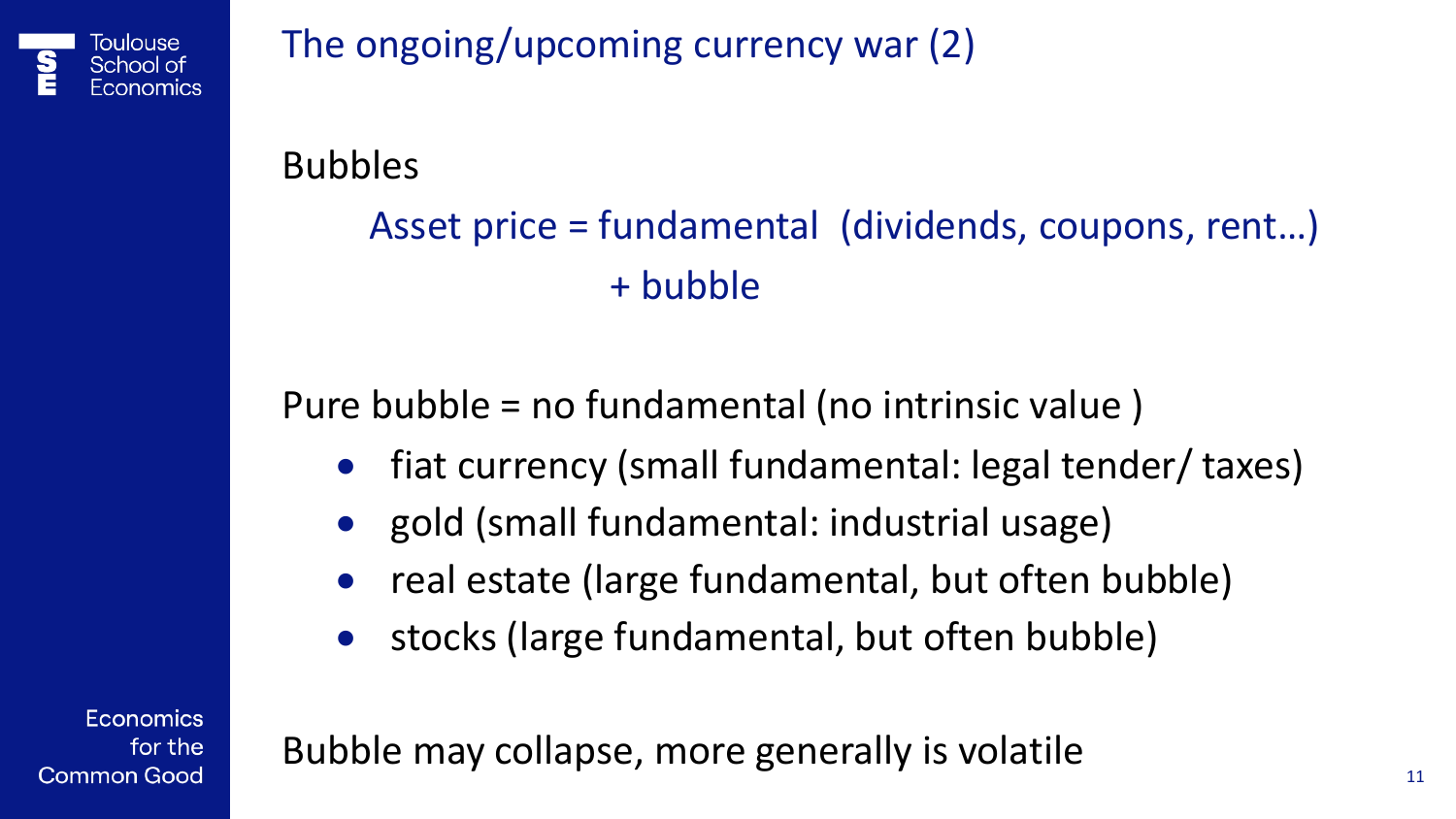

For cryptocurrencies to be used as means of payment, not only as stores of value/ speculative instrument, have to be transactionfriendly

Should allow real-time settlement and meet 2 challenges:

- *Price stability*: bubble  $\Rightarrow$  can be highly volatile  $\Rightarrow$  rationale for stable coins
- *Platform aspects: attractiveness for ordinary transactions?*
	- Bitcoin: transaction fees+ deposit (entry) and withdrawal (exit) fees for fiat currencies…
	- ... while cardholders receive cash-back bonuses (up to 2%) on Visa signature preferred card) when using the card [similar for platform tokens vs. CBDC: price-discount-at-merchant programs to make tokens attractive]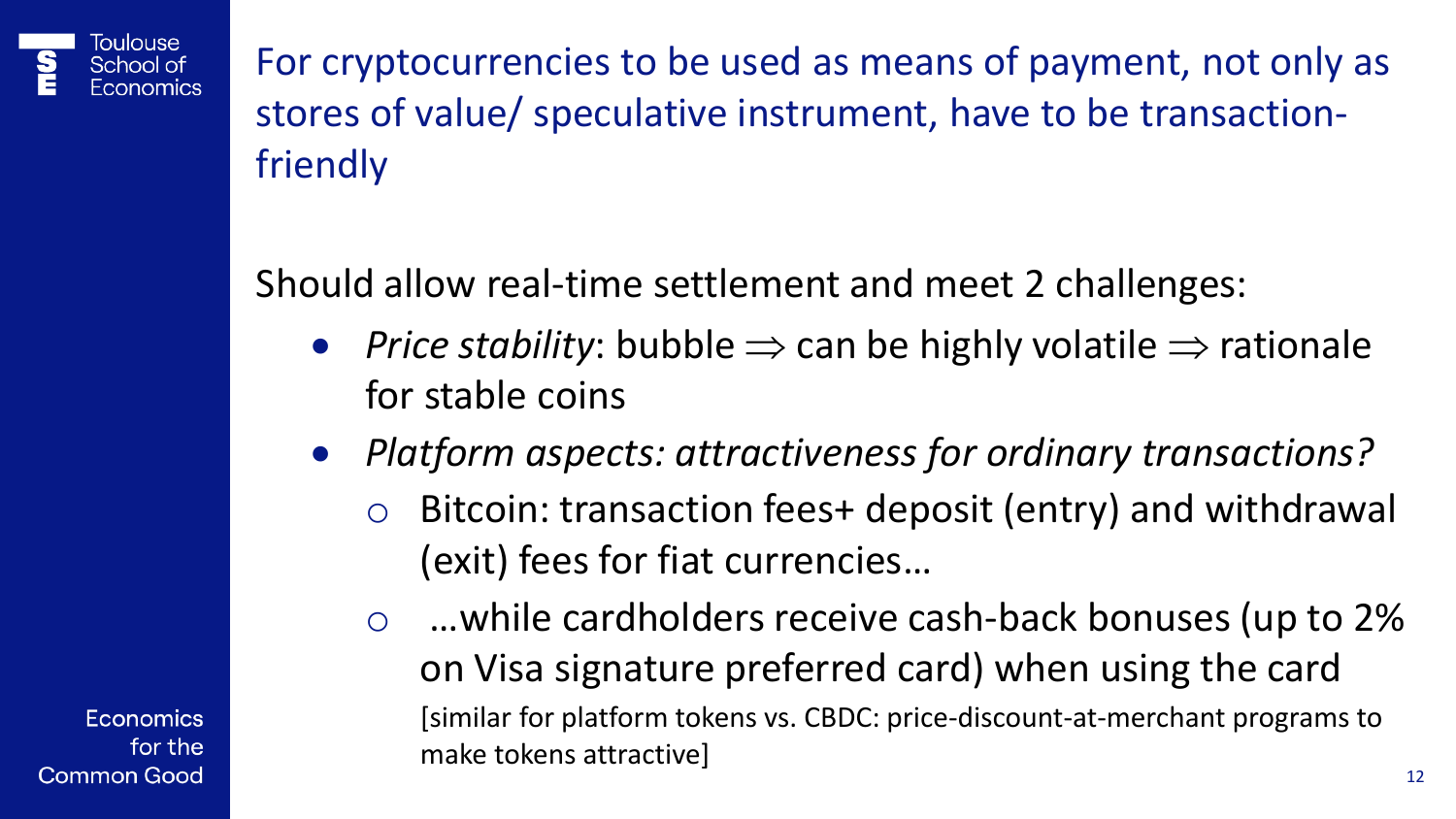

#### **Stable coins**

Backing/reserve [sufficient liquidity coverage & capital adequacy]

- What collateral [fiat currency, bank deposits, over-collateralization in crypto-currency…]? [Securities/ETFs](#page-29-0)
- Must be segregated and prudentially supervised
- Who supervises the reserve fund when GSC?
- Who acts as lender of last resort in case of run?

#### The case of Tether

[one of largest cryptocurrencies in market cap, main provider of liquidity in cryptomarkets, most traded currency against Bitcoin] "\$-reserves match Tether tokens 1-for 1". But

- Tether reserves lightly audited and not even by an accounting firm
- Assets may include "from time to time" loans to affiliated companies
- Minting policy opaque [and highly correlated with price of Bitcoins  $\Rightarrow$  highly volatile]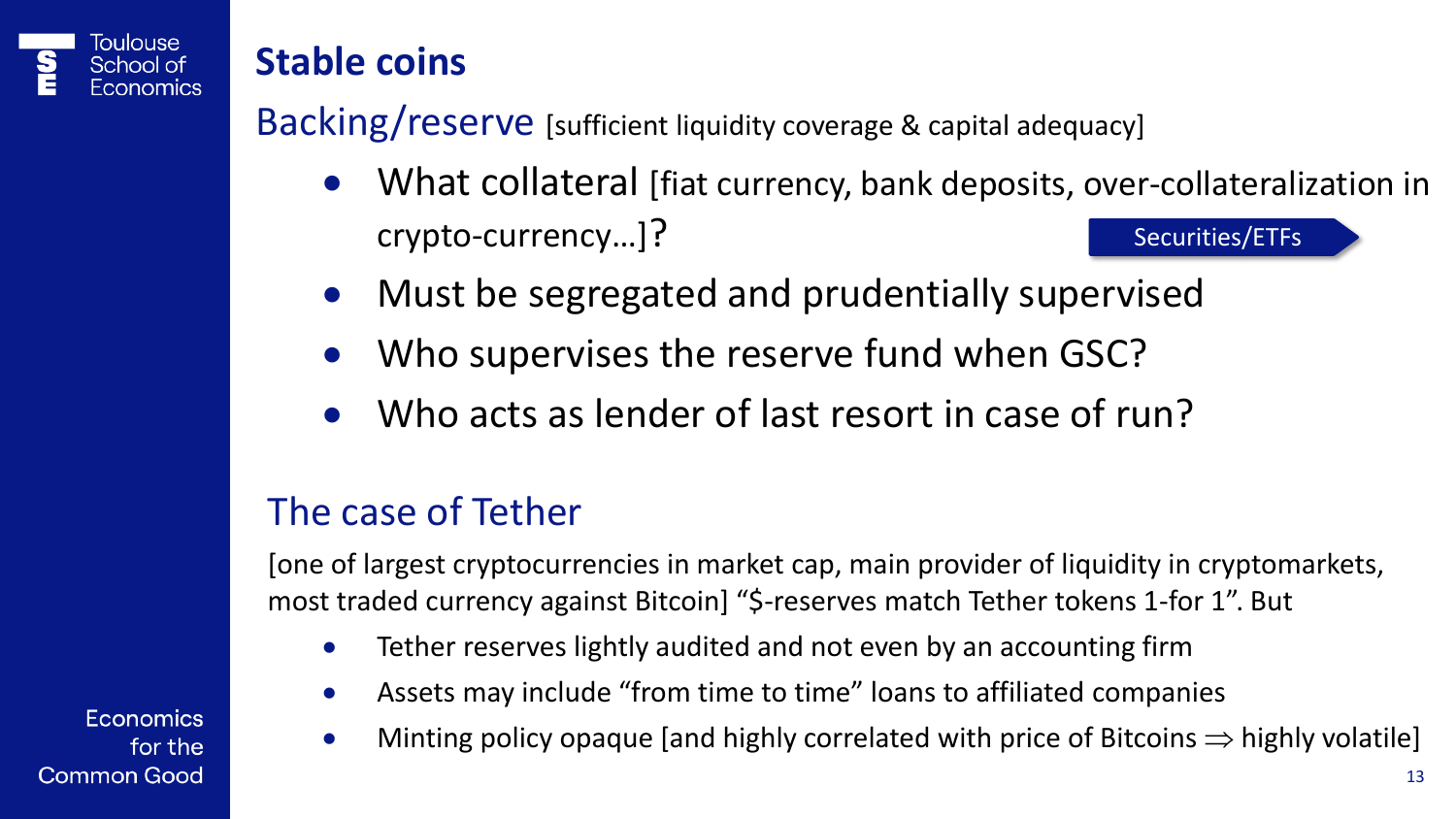

Cash, check or other payment platform user

Best price guarantee (MFN) requirement Platform non-user Merchant

MFN (most favored nation clause) allows platform to tax non-users!

**Economics** for the **Common Good** 

[Practice used by platforms more generally: Booking, Amazon etc]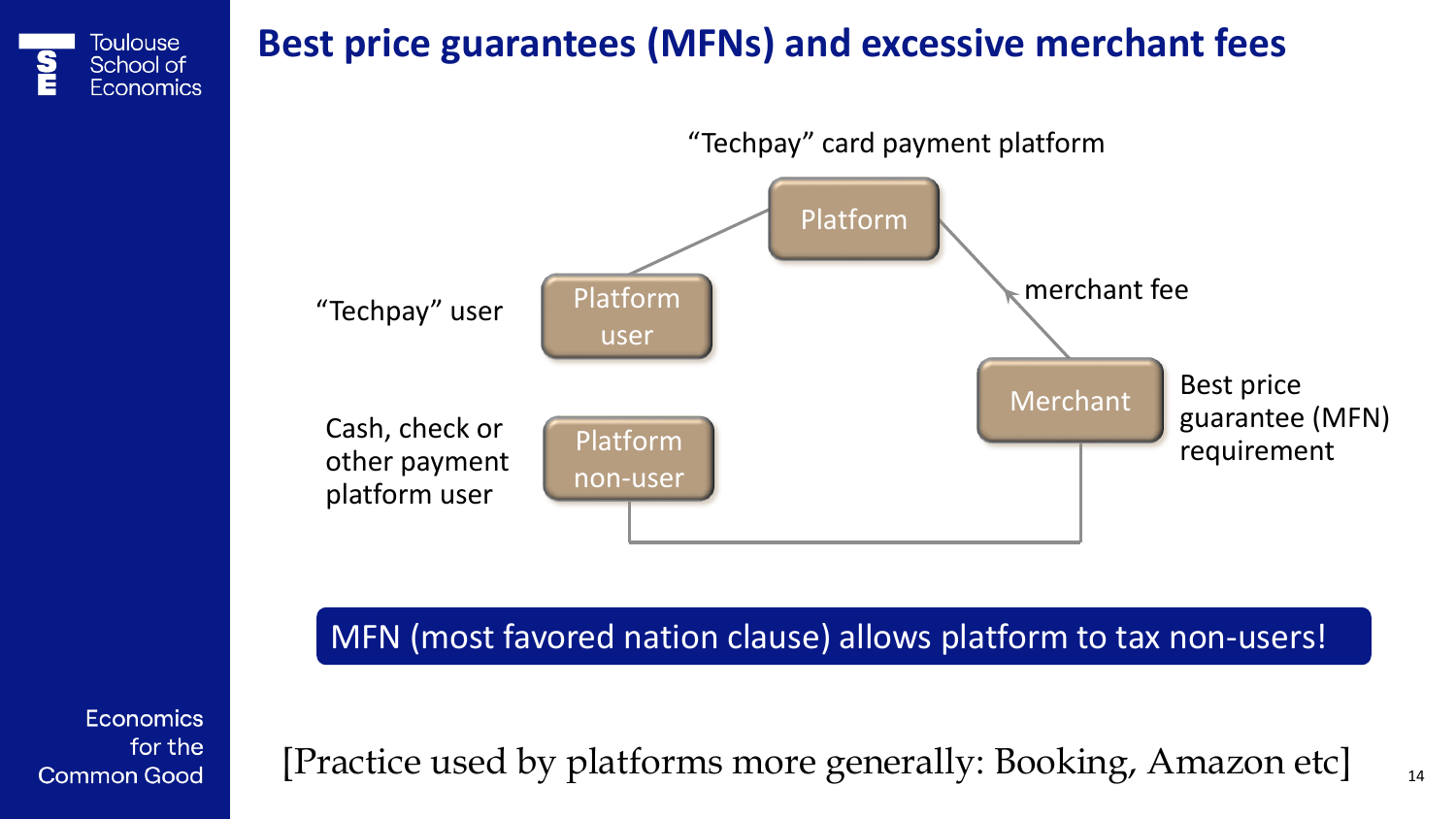#### STRUCTURAL REMEDIES

#### Prohibition of various forms of MFNs

[Either outright prohibition: France and Italy.

Or only narrow ones are allowed: merchant can charge less on another platform, but not for direct sales  $\leftarrow$  showrooming argument below]

- Booking.com [Germany and Sweden]
- Amazon [Amazon abandoned MFN clause in UK, Germany and US]
- Tomorrow: personal assistants (Alexa, Google home) [doctors, car drivers, etc will have to pay a fee for referral]

Payment cards: no-surcharge rule [US 2013 settlement with Visa/MasterCard while state law may prohibit surcharging; same with 2007 EU Payment Services Directive; Canada settlement of class action lawsuit; many other jurisdictions]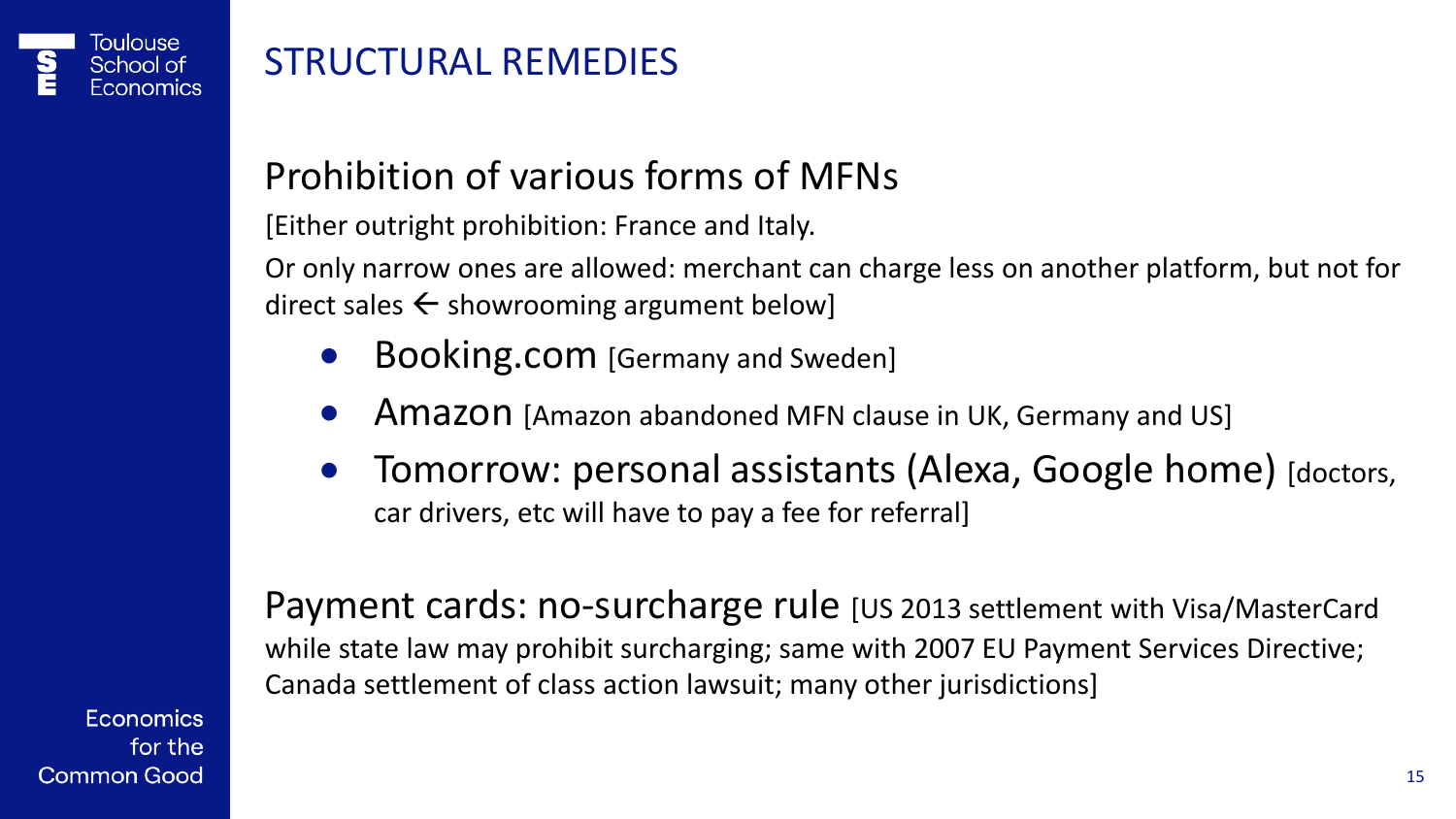#### TWO PROBLEMS WITH STRUCTURAL REMEDIES

#### There exist rationales for MFNs

- *Showrooming*: Expropriation of platform's investment (low search costs): consumer switches to seller's website [traditional justification of retail price maintenance]
- *Surcharging*: Expropriation of consumer's investment (high search costs) through surcharging. [Canada: maximum surcharge]

### How effective are those remedies anyway?

- "Voluntary" adoption of MFN, by fear of being down-listed
- Preferred partner programs (PPPs) created by OTAs: MFN quid-pro-quo for top listing the seller. Legal because PPPs are optional!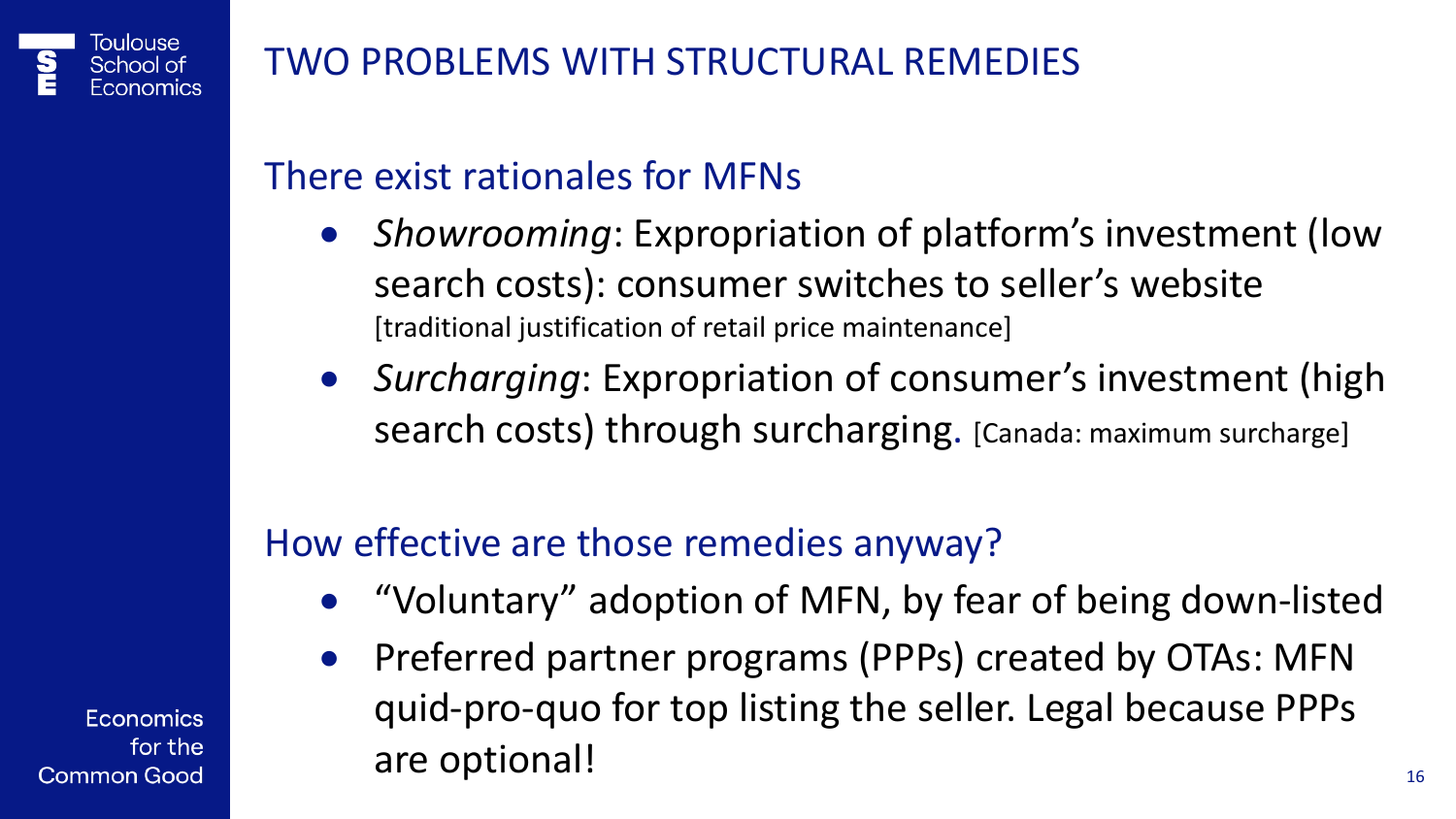

#### ALTERNATIVE INTERVENTIONS?

#### 3 elasticities and 3 associated externalities:

(1) Consumer side: chooses the platform [consumer chooses platform that is expensive for merchant: Amex, Booking.com…]

(2) Platform side: existence of platform in the first place [platform must exist and therefore earn a sufficient compensation if it creates value] (3) Merchant side: acceptance of platform [may not choose what consumer likes best]

"Must-take cards" [Merchant may not be able turn down expensive modes of payment/ high-merchant-fee platforms anyway => ignore (3)] Consumers may not come to shop [Rochet-Tirole RJE 2002]; platform's unique-customers may not be reachable otherwise [broader 2sm literature]; merchant may lose high-margin sales [Gomes-Tirole QJE 2018]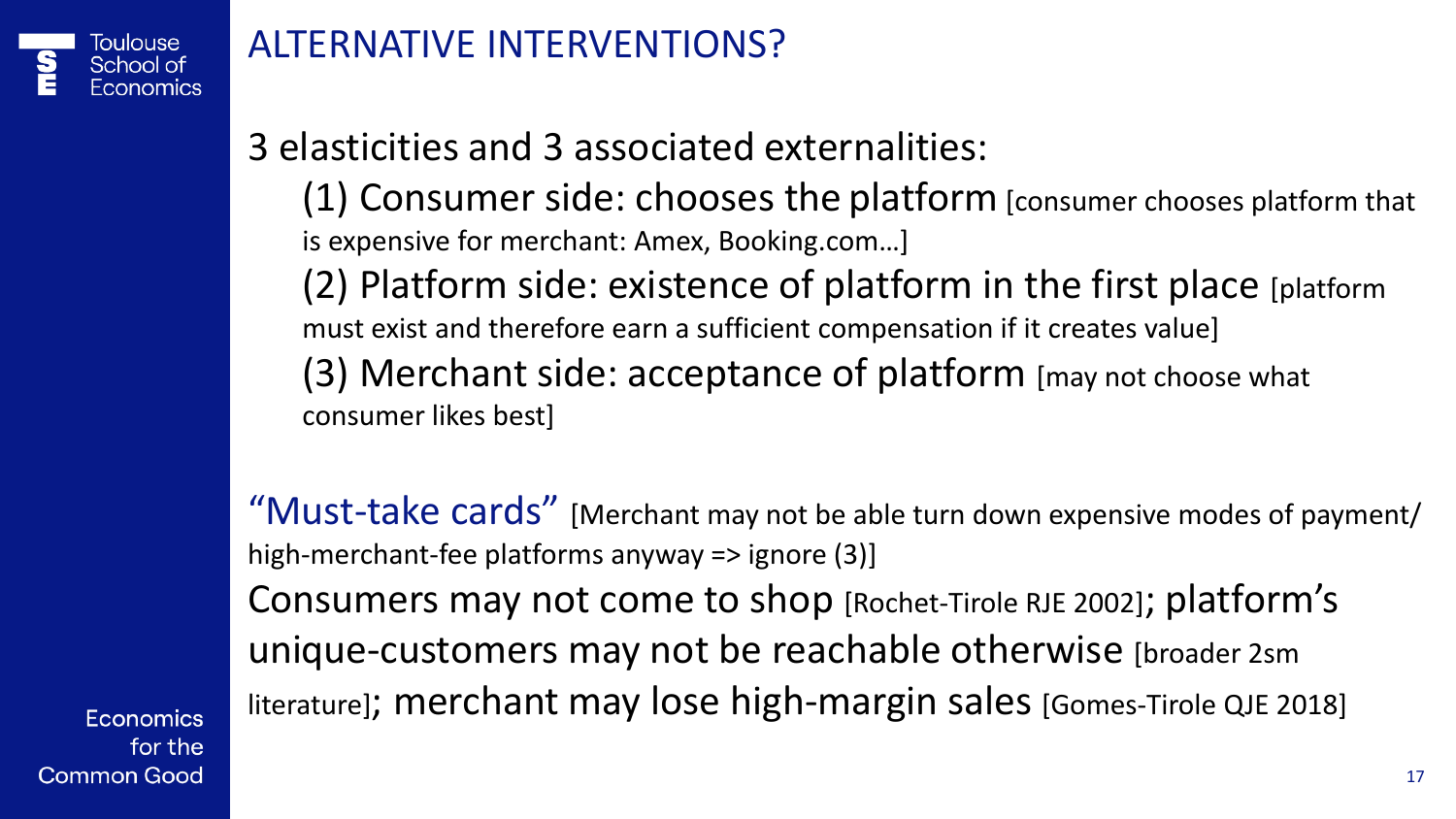#### CAPPING THE MERCHANT FEE CHARGED BY PLATFORM

Pigovian approach: create proper price signal

(1) Focus on *consumer choice* => cap merchant fee at merchant's convenience benefit of using platform [Rochet-Tirole's JEEA 2011 "tourist test", adopted for payment cards in EU]

(2) Focus on *platform entry* => cap merchant fee at merchant convenience benefit + consumer information benefit [Gomes-Mantovani 2020; platform enlarges consumer "consideration set"]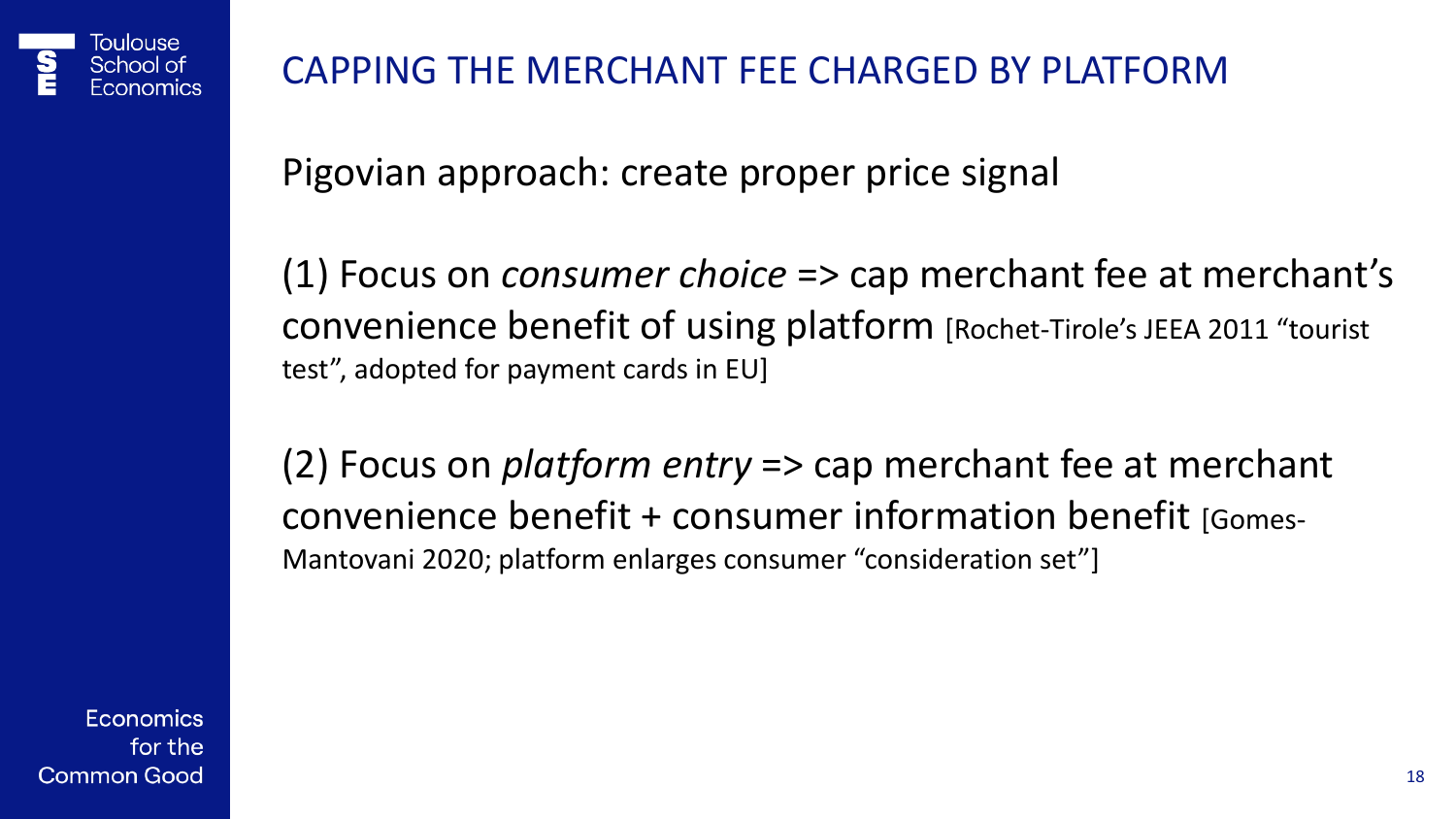

# **6 public policy challenges to private money**

*(1) "Less palatable aims" vs. privacy* 

Money laundering and terrorism financing are not only questions: Users must not be able to evade VAT/sales tax, income tax, inheritance tax (lack of a central intermediary in a DLT system)…

- Will online verification of identities with government document/digital identity suffice (Libra 2.0)?
- Surveillance (autocratic regimes) vs. compliance w. rule of law

# *(2) Loss of seignorage*

- wasted (proof-of-work mining of Bitcoins: energy + specialized equipment. Analogy: high-frequency trading)
- privatized (ICOs)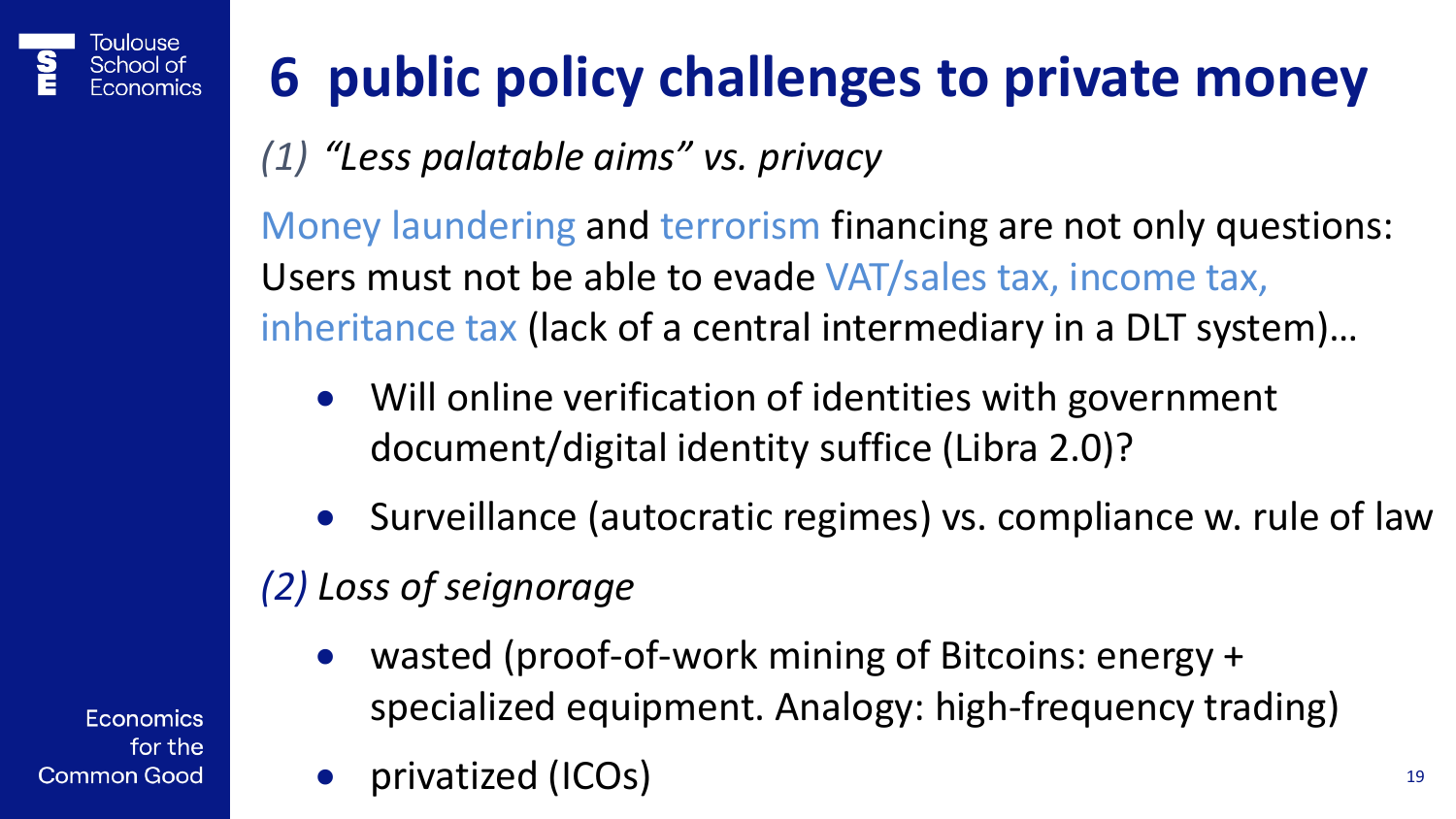

### **6 public policy challenges (cont.)**

*(3) Competition policy issues* [dominance in the payment space due to network effects, MFNs even if CBDC legal tender on platform; reinforces data barriers to entry if no open banking]

*Global Stable Coins:*

*(4) Challenges for financial stability*

Impediment to capital controls/facilitation of runs on domestic bank or currency

*(5) Challenges for counter-cyclical monetary policy*

• Ability to control interest rates [Benigno-Schilling-Uhlig 2020. Farhi-Tirole AER 2012: (quasi-)fiscal bailouts of banks do not suffice to provide adequate liquidity in crisis; must alter interest rates.]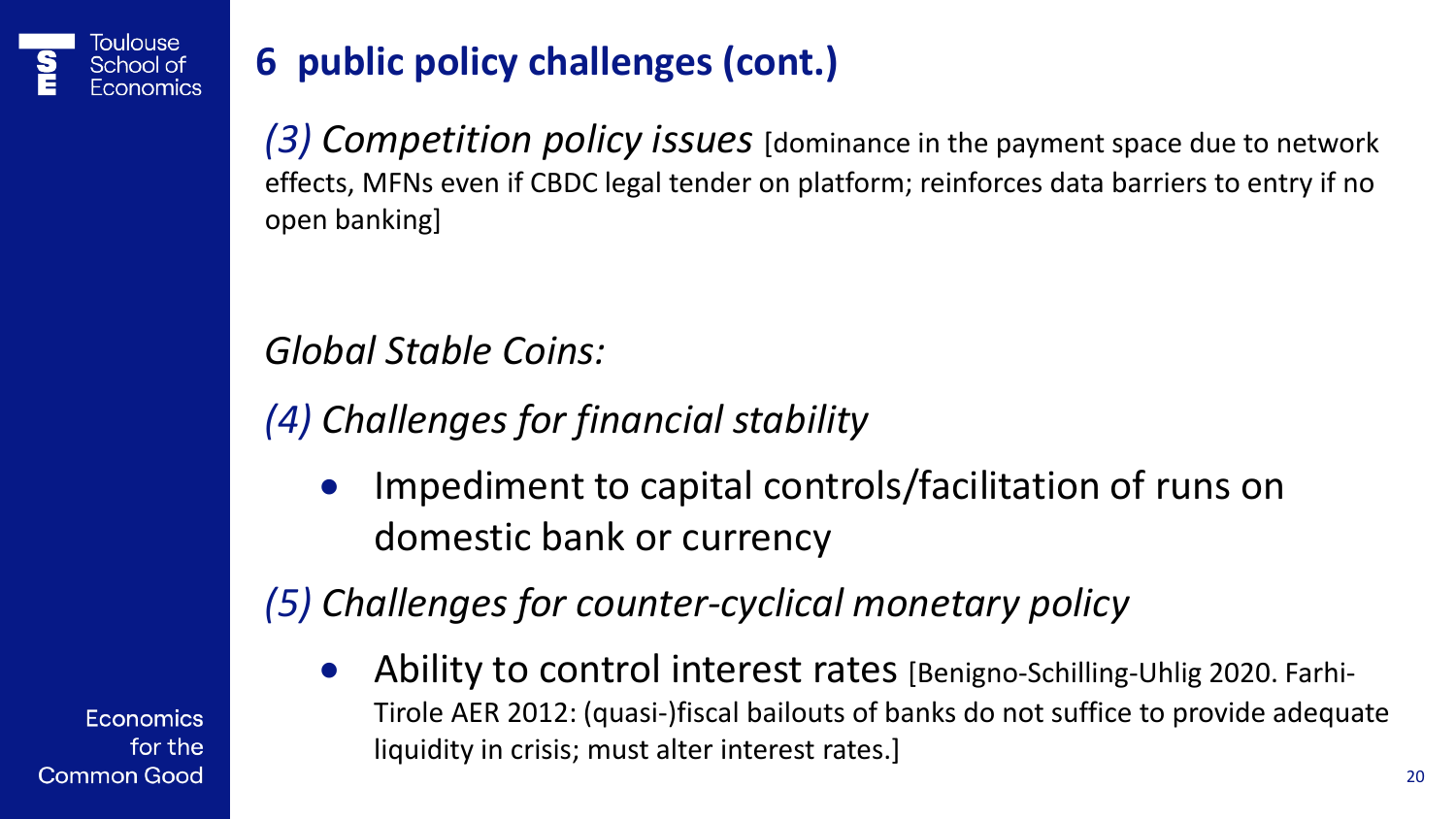

### **6 public policy challenges (cont.)**

*(6) Prudential supervision* 

Users' exposition to hacking, forking, burst of bubble, insufficient backing for stable coins

*Will state be held liable for a bailout if consumers, SMEs or other financial intermediaries are hurt?* Good reason why payment systems and central clearing counterparties are highly regulated!

*Farhi-Tirole (REStud 2020) on architecture of financial system:*

- State insurance services (LOLR & DI) go hand in hand with regulation
- Rationale for ringfencing regulated institutions from shadow banks.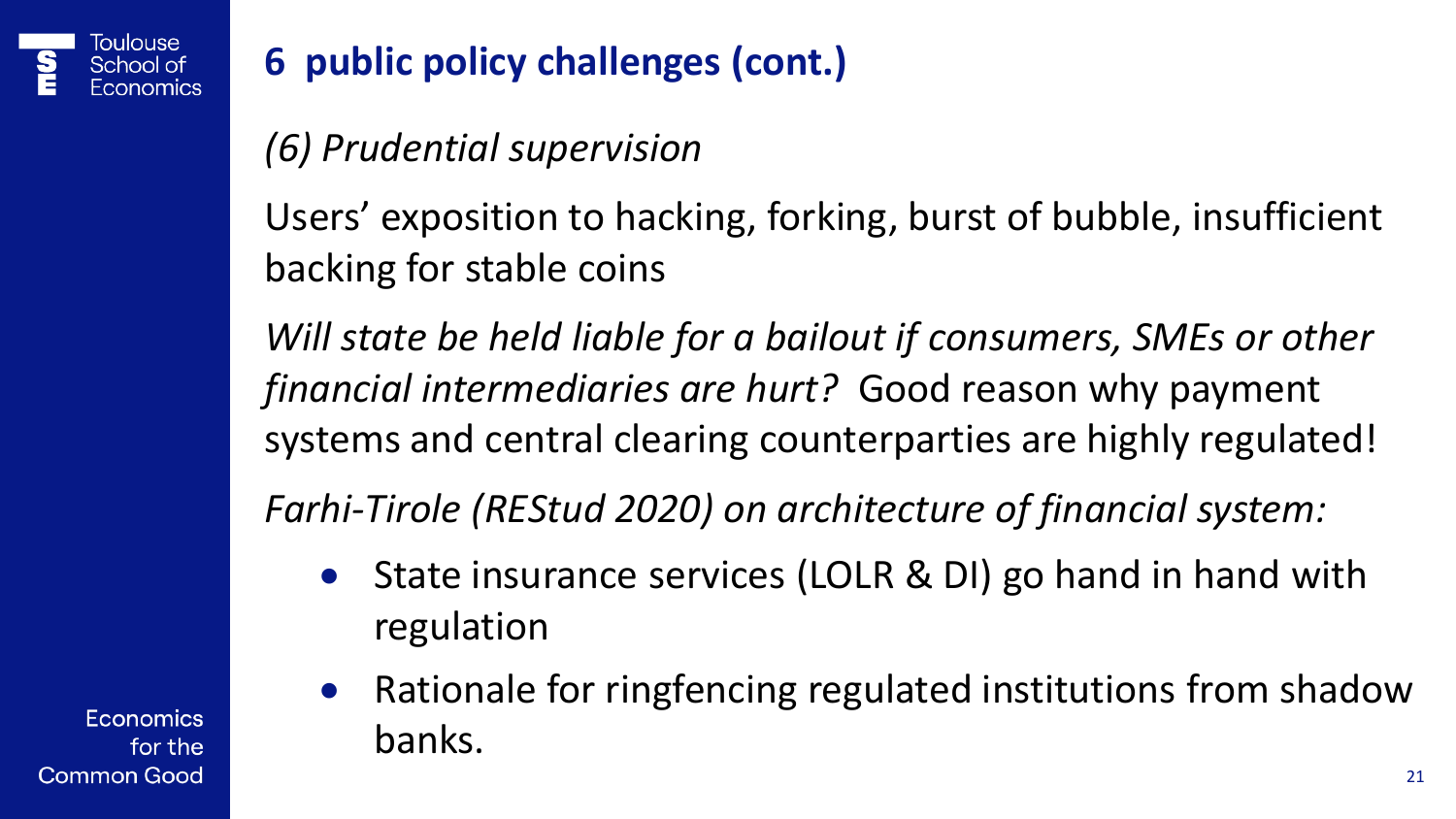

## **6 public policy challenges (cont.)**

*Broader question of what to do with shadow banking*

- Tougher supervision of regulated banks => migration of savings and supply of credit to shadow banks
- Platforms can create money (extend loans), and more generally become shadow banks [China: Alipay (Alibaba) and Weixin-Pay (Tencent) de facto are banks- receive people's salaries, pay outgoings.]

Shadow banks are fine if well-capitalized. But how do we know that? Possibility of bank bailout by public funds

• if shadow bank serves fragile/politically sensitive clients [SMEs; savers perceiving money market fund as quasi-deposits]

**Economics** for the **Common Good**  • if regulated banks are exposed to shadow bank ["AIG syndrom"].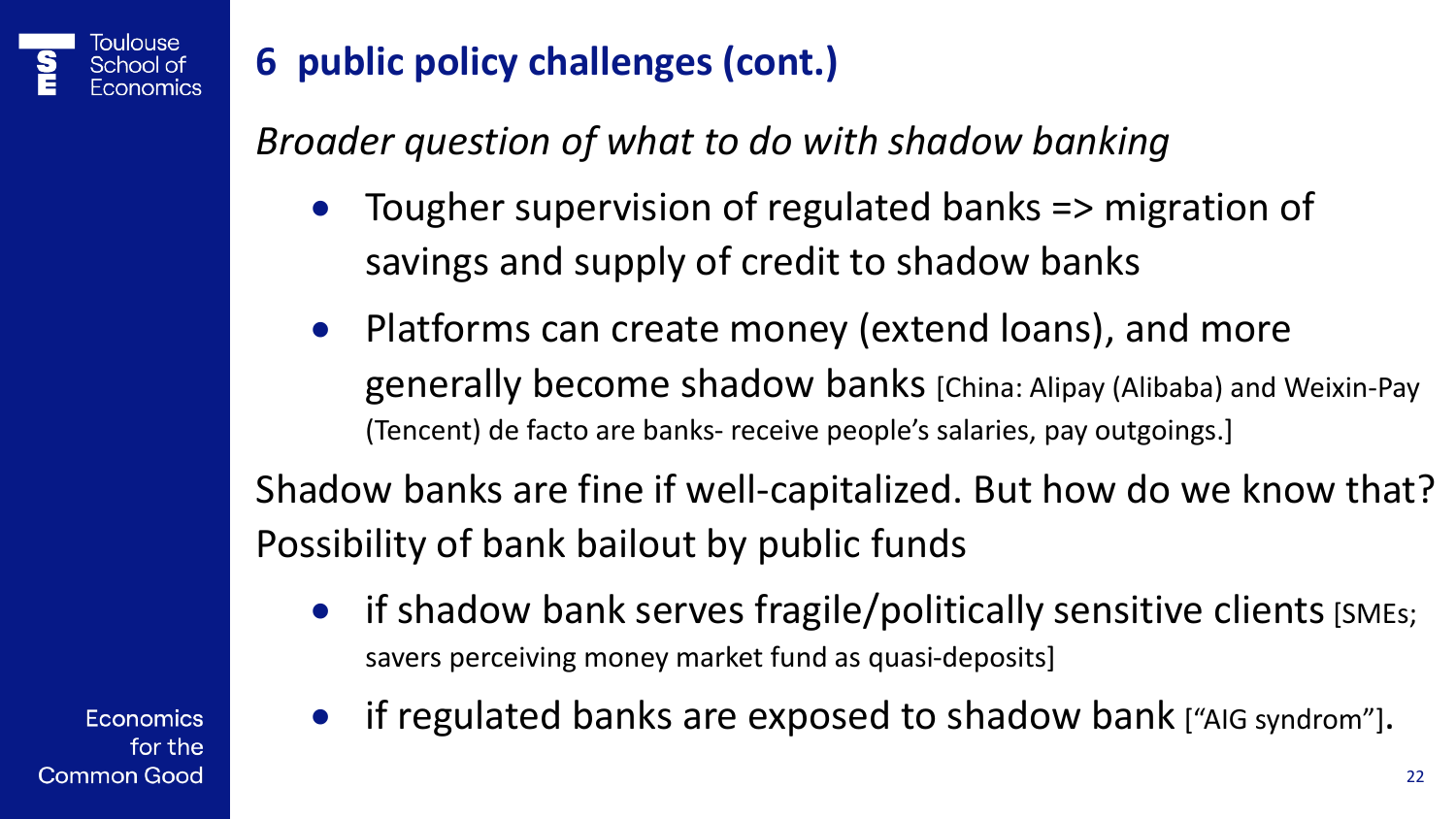

# **III. CENTRAL BANK DIGITAL CURRENCY (CBDC)**

[Preliminary thoughts, a bit out of my comfort zone!]

Why can't the CB establish a platform, reducing risk of bypass and loss of control over currency?

Comparative advantage

- **+** state decides what is legal tender, what currency taxes and public transfers are paid in; has incumbency advantage (for the moment!)
- **-** fewer instruments than private money [yesterday: Brunnermeier, Halaburda]; probably less innovative than private sector => need for coopetition.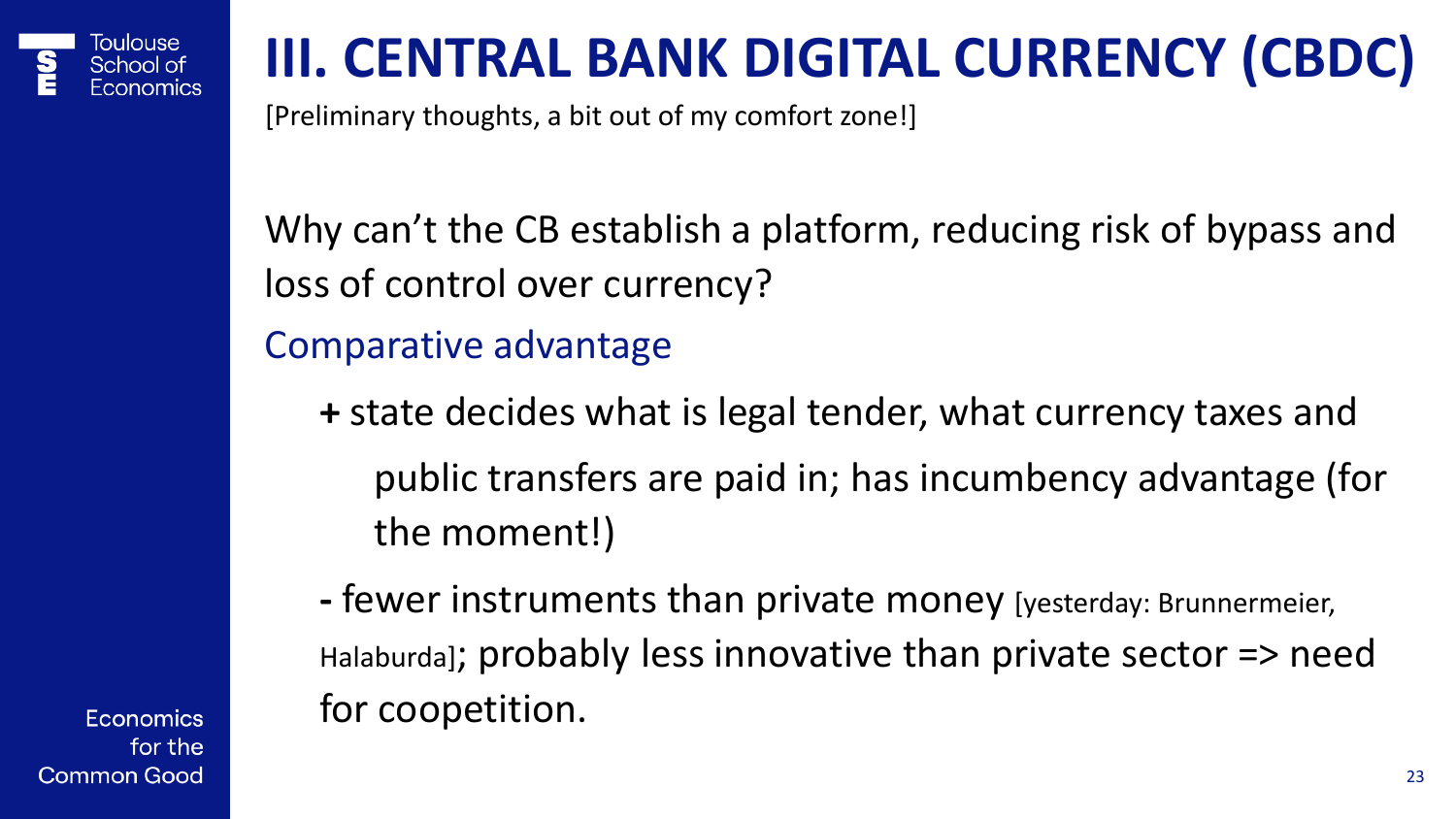

### **Coopetition: enable private-sector innovation in payments (point-of-sale, P2P and online)**

[*People's Bank of China*: "New digital currency is not meant to replace deposits held in bank accounts and balances held by payment apps such as Alipay and WeChat".

*7CBs and BIS (October 9, 2020)*: First of 3 key principles: "Coexistence with cash and other types of money in a flexible and innovative payment system"]

#### **Access to central bank digital currency?**

[schematic: not 0/1, many variants]

- intermediate access: DC wallets linked to demand deposits (variant: mimic physical cash)
- broad access to households and non-banks (wholesale and retail depositors).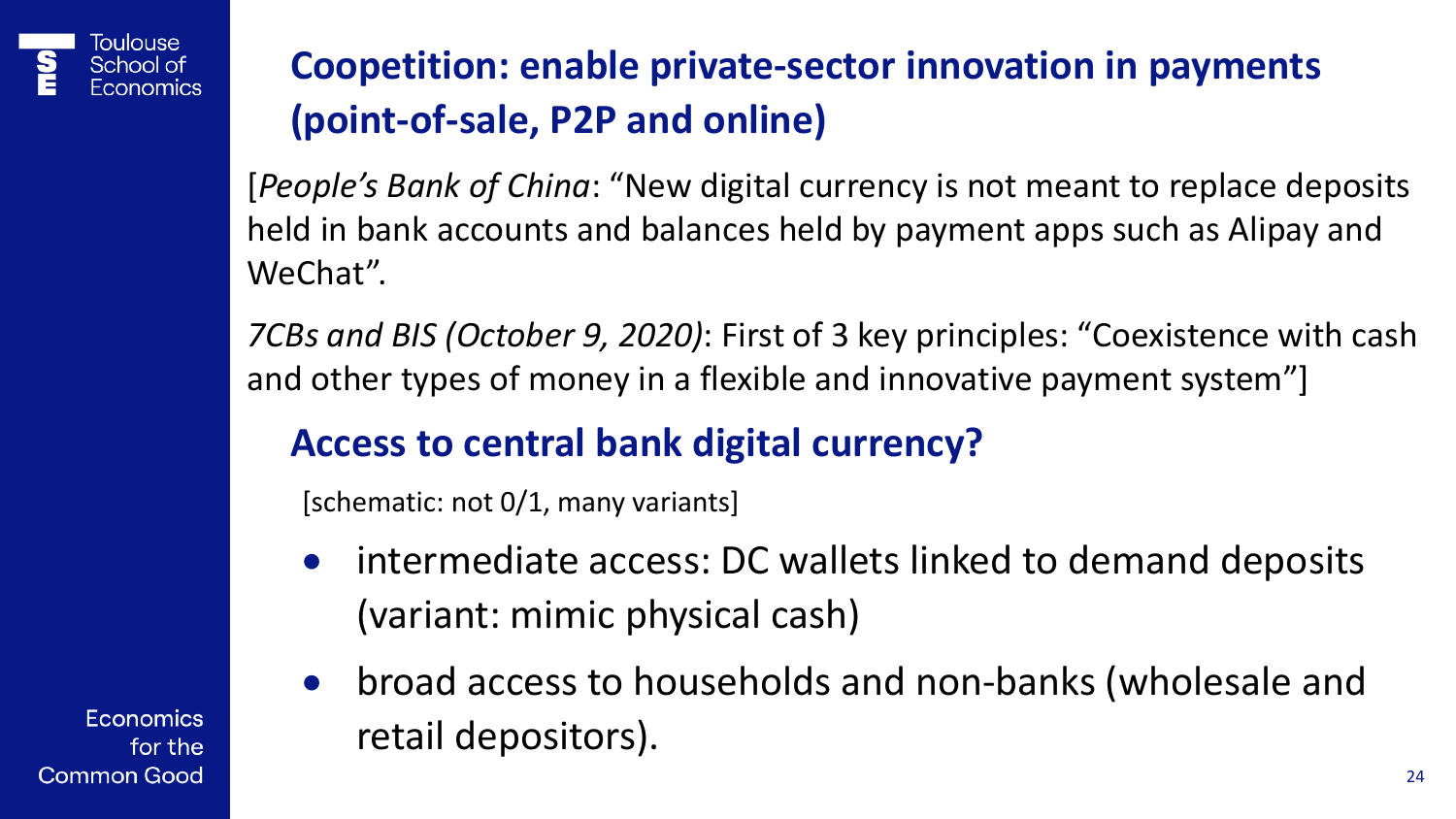#### Toulouse School of

#### **Intermediate access: retail DC wallets akin to demand deposits**

- Empowering depositors and bank or third-party payment providers
- Wallet could be managed by bank or third-party provider
- De facto part of insured deposits; hence, treated as such
	- payment for service provided by the state, which enables safe asset
	- o maximum per depositor (consolidated: ID + DC wallet)
- Data ownership?

[If account-based rather than token, transactions generate valuable data- to provide credit, to monitor tastes and trends.

Who would be given access? User-centric vs. financial institution-centric?]

• Privacy? [Multi-tier system?]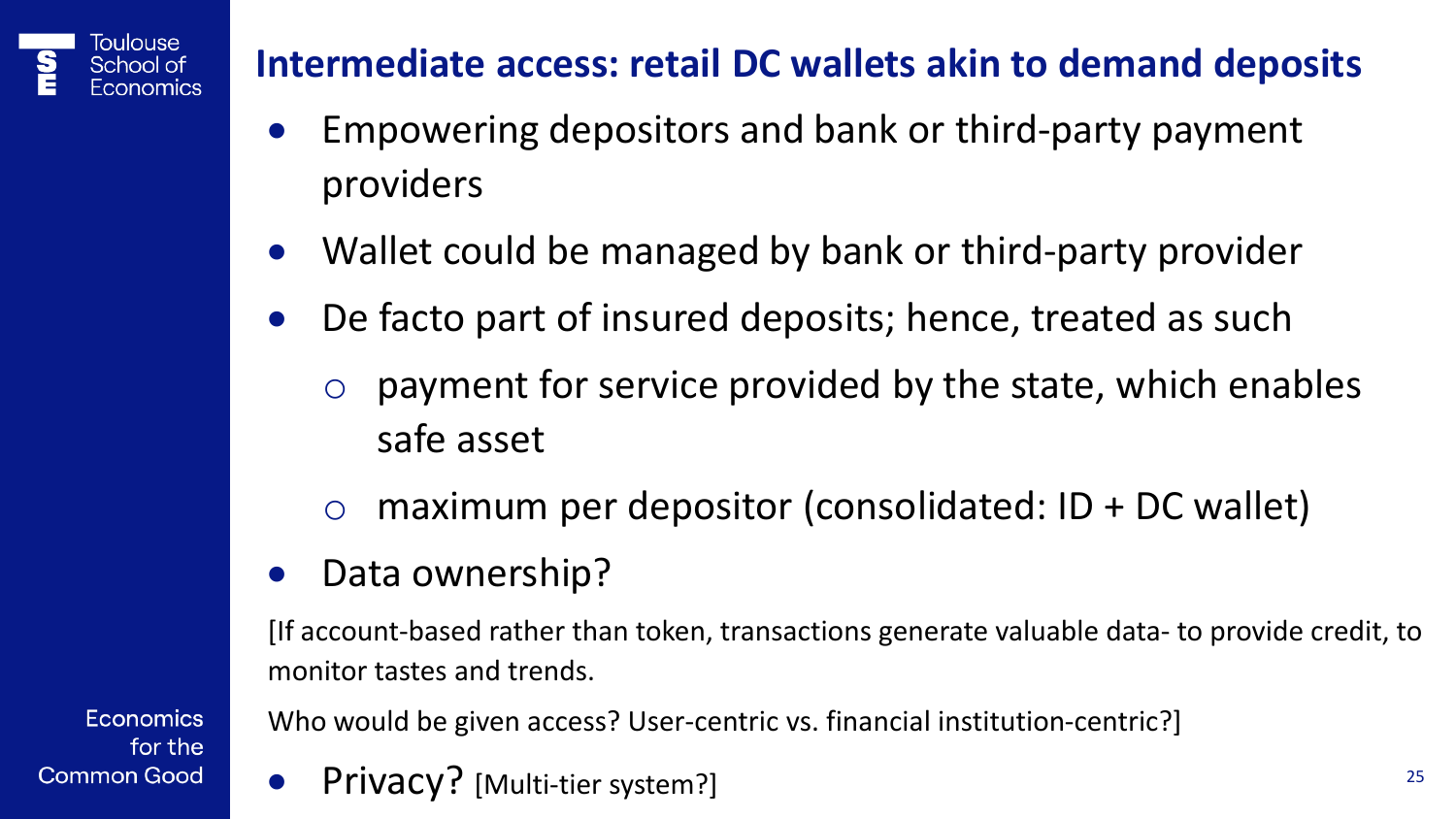

#### **Broad access? Can commercial banks be bypassed?**

*Not all deposits are meant to be*

- safe (protected from bailinability)
- *short term* (demandable)

| pecking<br>order<br>when<br>faced<br>with<br>liquidity<br>needs |  | Level-1 liquid assets         | Insured deposits                                       | non<br>bailinable<br>bailinable<br>according<br>to priority<br>ranking |
|-----------------------------------------------------------------|--|-------------------------------|--------------------------------------------------------|------------------------------------------------------------------------|
|                                                                 |  | Level-2 liquid assets         | Corporate/SMEs, senior<br>bonds, uninsured<br>deposits |                                                                        |
|                                                                 |  | Securitizable illiquid assets | MT/LT junior debt, hybrid<br>securities                |                                                                        |
|                                                                 |  | Highly illiquid assets        | Equity                                                 |                                                                        |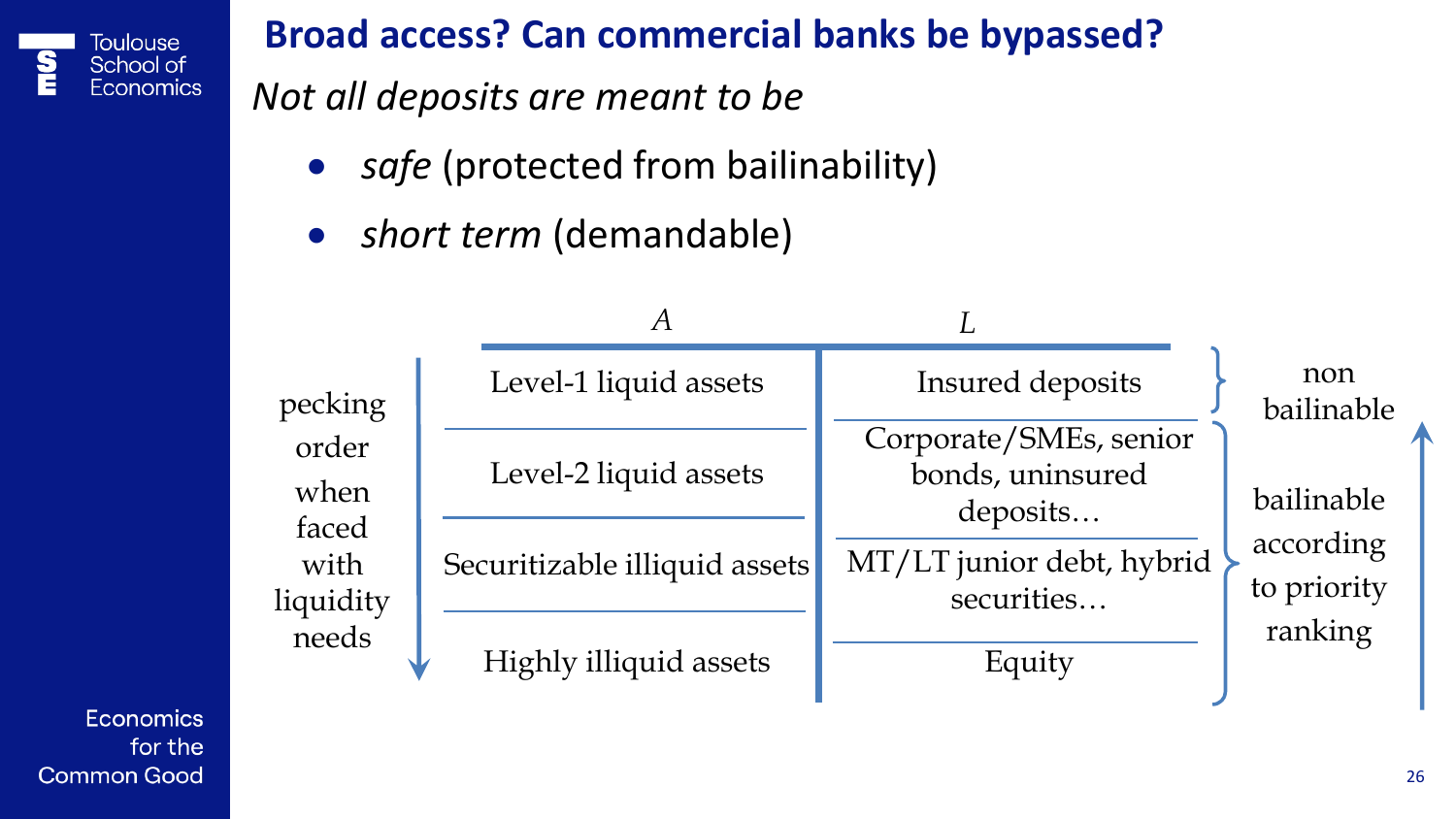

CBDC's impact on banks' ability to grant credit

Banks take demand deposits and lend long

- *Riskless nature of deposits* is provided by state as part of a quid-pro-quo (counterparts = regulation, deposit insurance premium)
- *Transformation*
	- Deposits are matched with loans (narrow banking suboptimal)
	- o Government does not have the expertise to grant loans (and may engage in favoritism or be lenient with insolvent borrowers).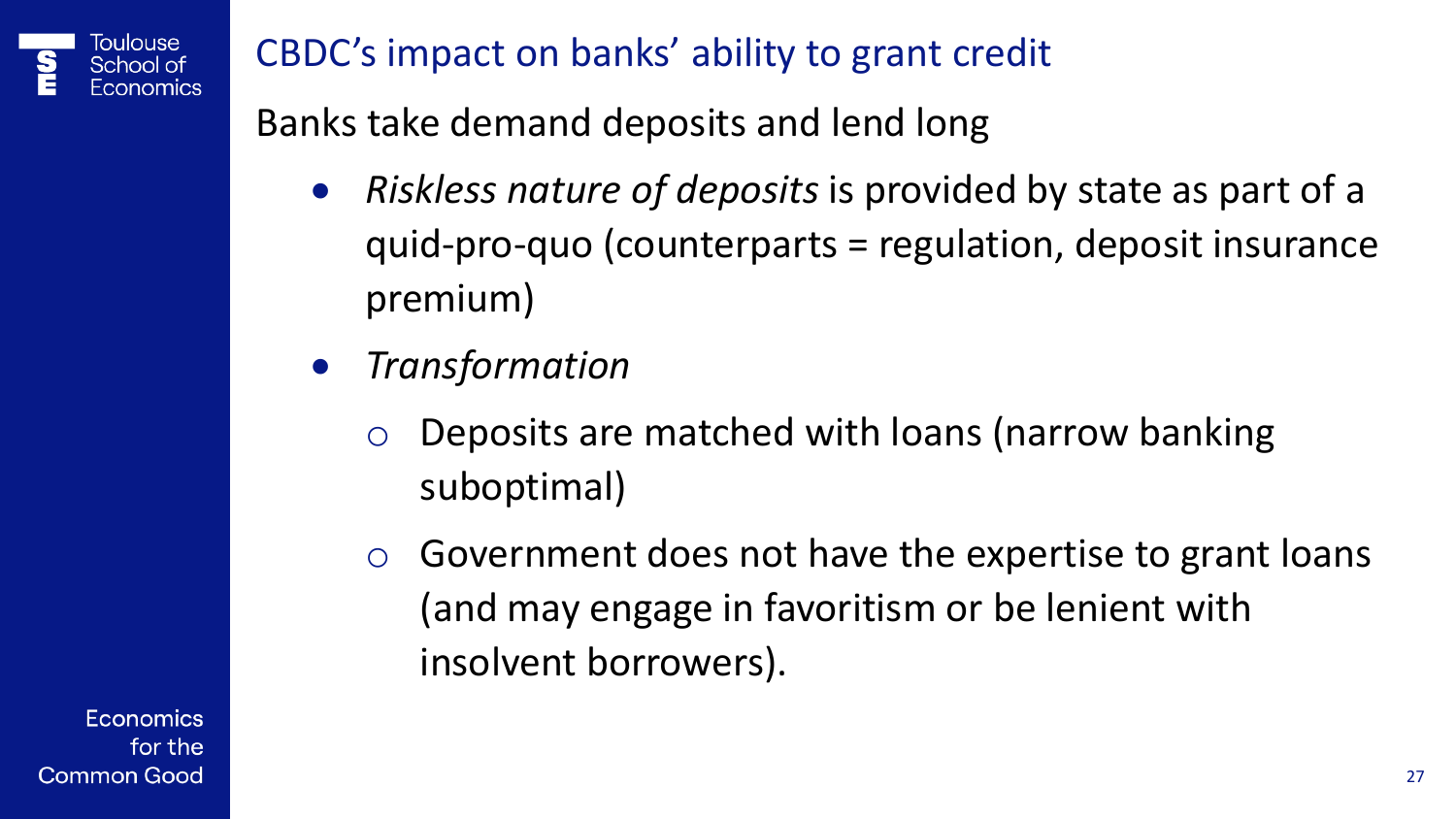

- Wonderful new opportunities
- Let's not forget fundamentals: informational asymmetries and delegated monitoring, twosidedness of payment systems, rationale for central and traditional banking, architecture of financial system, etc.
- Those who do not remember history (theory) are condemned to repeat (rediscover) it.

**Economics** for the **Common** Good

**Jean Tirole** 

Winner of the Nobel Prize in Economics

**Economics** for the **Common Good** 

# **THANK YOU FOR YOUR ATTENTION**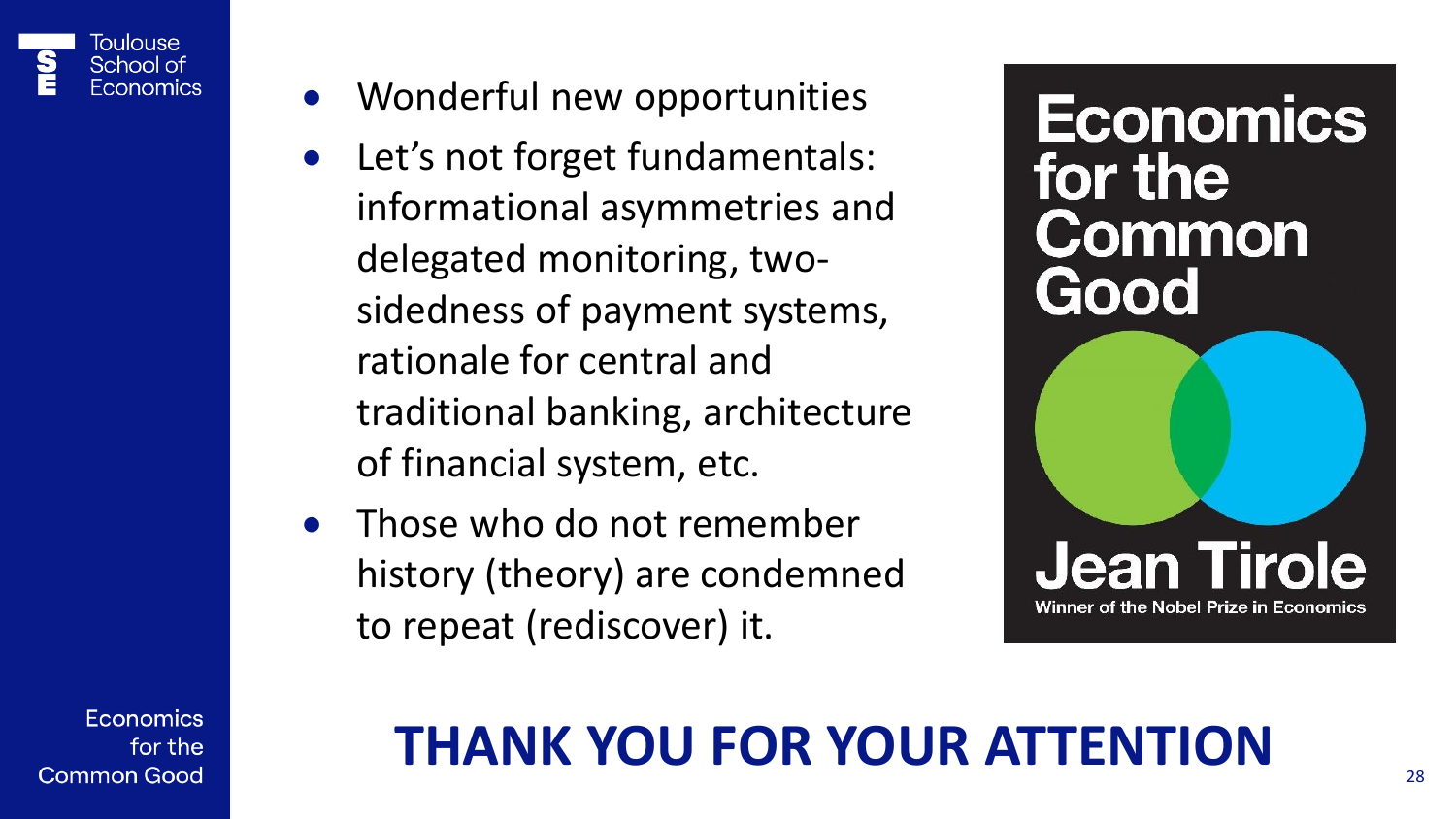<span id="page-28-0"></span>

# **To belabor the point:** *Management kept on its toes by*

#### **Exit**

- *equity side:* speculative sale of shares, failed equity issuance
- *debt side:* absence of commercial paper rollover

#### **Voice**

- *equity side:* VCs, block shareholders and boards of directors
- *debt side:* relationship lending

*Large investors' stake and reputation in collecting information* 

• bring certification and thereby passive investors [limited partners & small shareholders on equity side, depositors on debt side]

Economics for the **Common Good** 

• demand compensation for that.